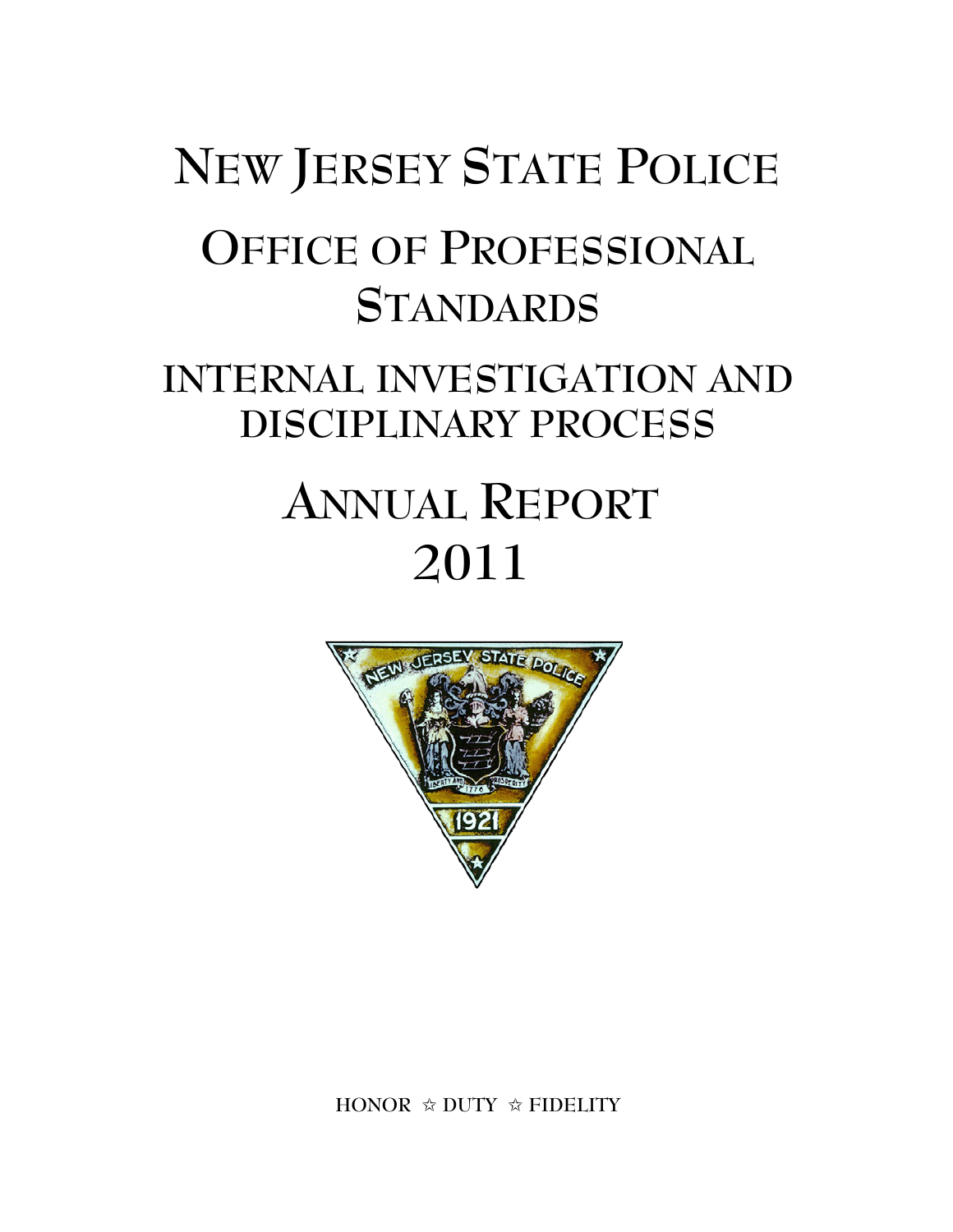# **TABLE OF CONTENTS**

| EEO/AA Investigations and/or Compliance Investigations Forwarded to O.P.S. 6 |
|------------------------------------------------------------------------------|
|                                                                              |
|                                                                              |
|                                                                              |
| On-duty Conduct: State Police or                                             |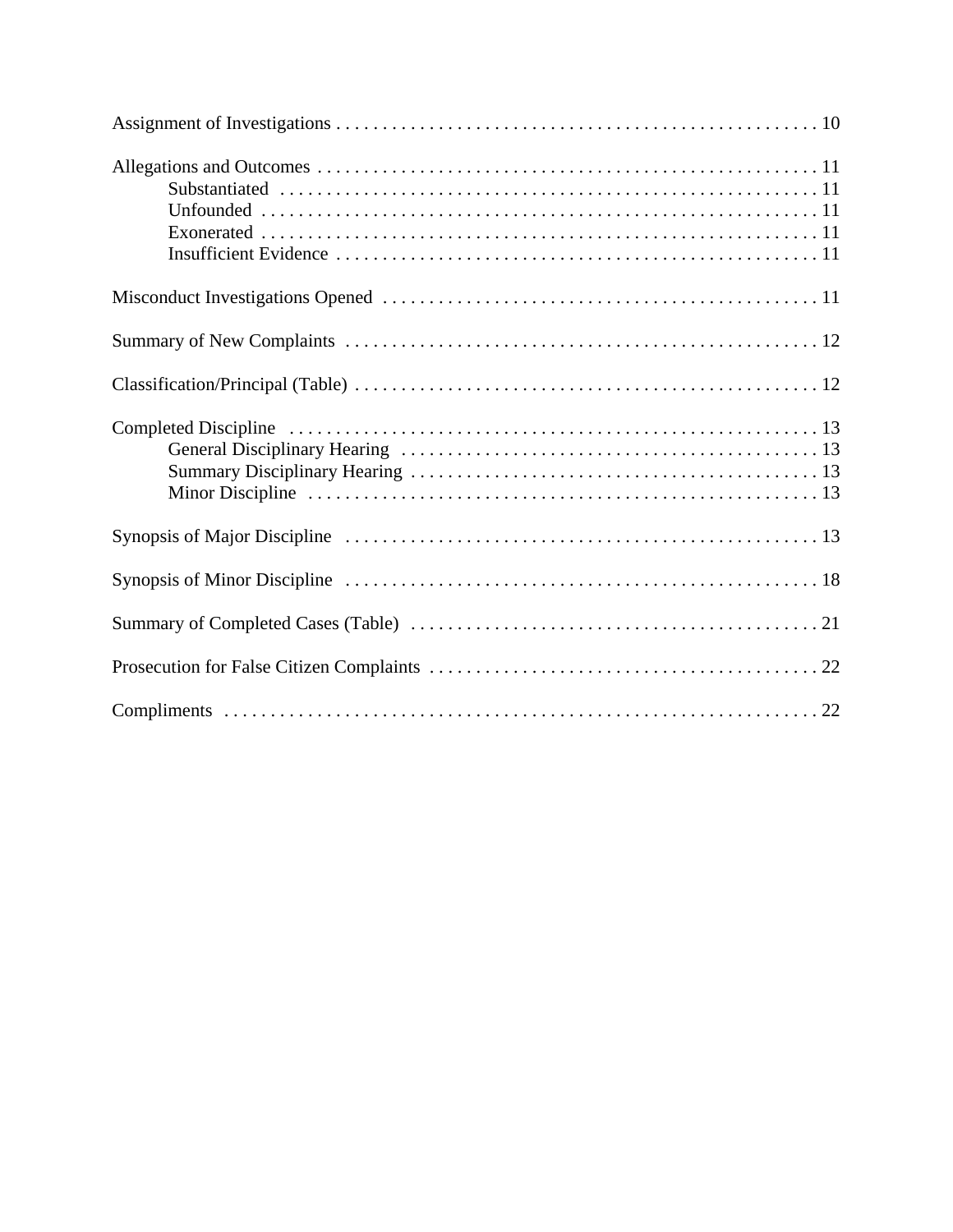#### **FROM THE SUPERINTENDENT...**

I am pleased to present the Governor, the Legislature and the citizens of New Jersey with the New Jersey State Police, *2011 Office of Professional Standards Annual Report* ("*the report*"). The State Police began producing this report in the year 2000 in response to legislation providing the public with an ability to examine the internal affairs function of the State Police and be reassured that it is truly operating in a trustworthy and acceptable manner. This year is no exception. Herein, the reader will find clearly presented topics, including descriptions of the current Office of Professional Standards (OPS) Table of Organization and related office functions, an explanation of the classification process for all reportable incidents, the system by which incidents are addressed and disposed of, and finally, a detailed analysis of the data compiled during 2011.

A law enforcement entity in a democratic society can tie its effectiveness directly to the level of trust it enjoys within the community it serves. A significant factor in gaining and maintaining that trust is ensuring that there is a strict allegiance to a highly professional and transparent internal affairs function. It follows that the execution of the internal affairs function within a professional law enforcement entity presents challenges that require constant and consistent vigilance. I believe that a fair review of the *2011 Annual Report* will support the conclusion that the New Jersey State Police maintains that level of vigilance.

This introduction will not restate all of the facts, figures and analysis articulated in this report, other than to remind the reader that troopers of the New Jersey State Police engaged in more than **one million, four-hundred thousand police/citizen contacts during the calendar year 2011**. Any single complaint reported to the OPS that was generated within that vast number of contacts was, without exception, assigned a number, classified, and addressed in accordance with established highly-reputable best practices.

In addition to adhering to best practices, we conduct further system checks and balances through an auditing process conducted by the Office of Law Enforcement Professional Standards (OLEPS), Office of the Attorney General. Twice annually, the OLEPS conducts a comprehensive audit of the OPS functions, including a thorough critique of all misconduct cases closed during the period under review. To date, these audits support the conclusion that the OPS continues to operate at a highest levels of proficiency and police accountability.

My personal commitment to the mission of the Office of Professional Standards is unwavering. I want to express my sincere appreciation for the hard work and dedication of the men and women of that office as, once again, I present to you the *2011 Office of Professional Standards Annual Report*.

Honor, Duty and Fid

Joseph R. Fuentes

Colonel Superintendent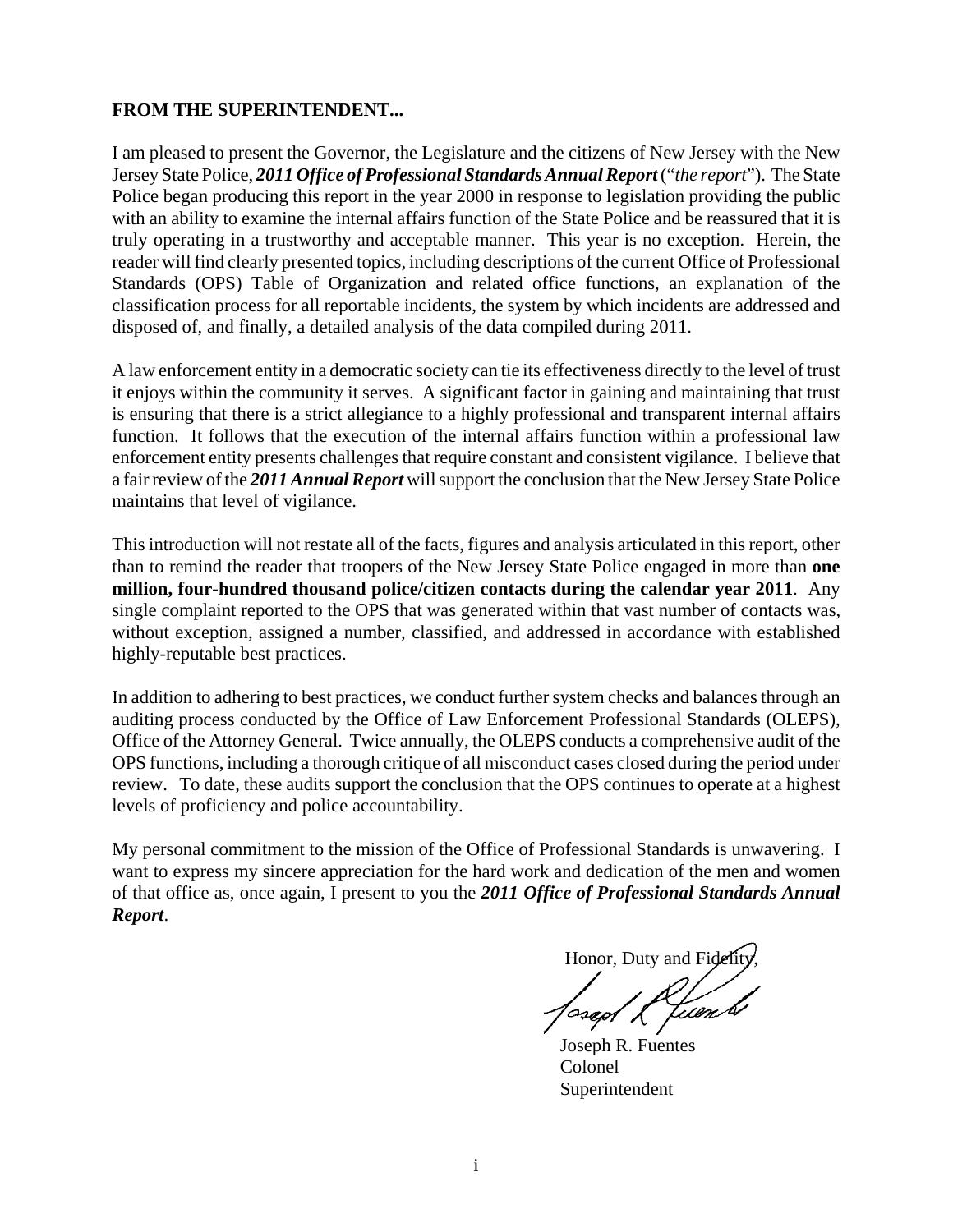# **EXECUTIVE SUMMARY**

This report is intended to provide the Governor, State Legislature, the citizens of the State of New Jersey, and all other interested parties a brief history of the State Police internal affairs process and a comprehensive look at the disciplinary system employed by the Division. Included in the report are explanations of how the Division receives complaints, classifies the allegations, assigns cases for investigation, and adjudicates substantiated charges against enlisted members. The report also provides overviews of major and minor discipline imposed in 2011 as the result of substantiated allegations and other actions taken by the Division to address aberrant behavior.

# **OFFICE OF PROFESSIONAL STANDARDS**

In 1999, the Attorney General's Office conducted a review of the Division's disciplinary system. As a result of this review, the Internal Affairs Bureau was reorganized and the Office of Professional Standards was established. The investigative and adjudication functions were transferred from the Division Staff Section and placed under the control of a major, reporting directly to the Superintendent. During 2001, the Division Standing Operating Procedure that governs the Office of Professional Standards was completely revised, and the new policy was adopted in January 2002. This revision resulted in the formation of two distinct bureaus within the office. On December 31, 2011, the Office of Professional Standards consisted of sixty-seven (67) persons. This includes seven (7) professional support personnel and sixty (60) enlisted persons.

# **INTERNAL AFFAIRS INVESTIGATION BUREAU**

The Internal Affairs Investigation Bureau is responsible for investigating all misconduct complaints made against enlisted members of the State Police. This bureau is commanded by a captain holding the position of bureau chief. The bureau also has an assistant bureau chief holding the rank of lieutenant. In addition, there are regional field units staffed with investigators which are located in the north, central and south.

# **INTAKE AND ADJUDICATION BUREAU**

The Intake and Adjudication Bureau is commanded by a captain, as bureau chief, and a lieutenant, as assistant bureau chief. The bureau is divided into five (5) units with varying responsibilities:

The Intake Unit: Accepts, classifies, and assigns or refers all reportable incidents received by the Office of Professional Standards. This unit is also responsible for notifying complainants of the Division's response to the complaints.

The Administrative Internal Proceedings Unit: Responsible for the adjudication of substantiated allegations, convening disciplinary hearings and acts as a liaison between the Office of Professional Standards, the Office of the Attorney General, the Office of Law Enforcement Professional Standards, and the Office of Administrative Law.

The Management Review Unit: Responsible for the design, implementation, documentation, evaluation, and improvement of the Division's internal controls. The unit also assists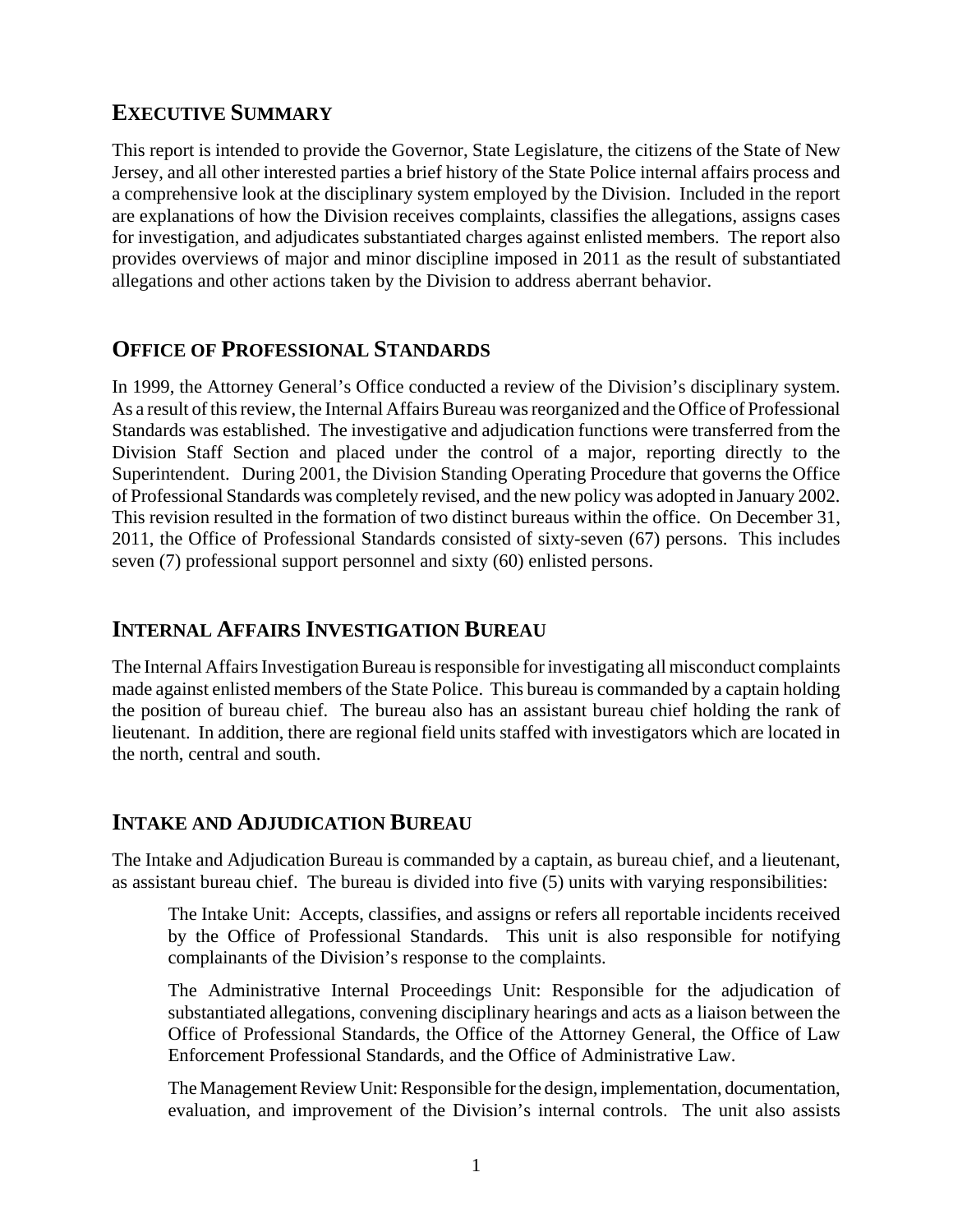sections and bureaus in developing systems of review for the cost effective use of resources and reviews all procedures concerning division financial accounts.

The Staff Inspection Unit: Responsible for instructing field officers in proper inspection techniques, reviewing inspection reports submitted by field supervisors, conducting evidence and administration inspections of stations and field units, and examining supervisory mobile video recording reviews.

The Civil Proceedings Unit: Responsible for recording, classifying, and tracking all civil actions filed against the Division or its individual members. The unit reviews and forwards to the proper agency all requests for legal representation, whether criminal or civil. Further, the unit acts as liaison between the Superintendent's Office, the Chief of Staff and the Office of Professional Standards Commanding Officer to the appropriate entities of the Attorney General's Office regarding civil litigation matters. In addition, the unit compiles and provides, in a timely and thorough manner, all requests for discovery demands in civil litigation to the Attorney General's Office. The Unit is also charged with researching policies, procedures, training and disciplinary issues in relation to legal matters concerning the Division. Finally, the unit ensures all requests for public records are handled in accordance with the procedures set forth in S.O.P. D4, Open Public Records Act.

# **OFFICE OF PROFESSIONAL STANDARDS**

# **2011 ORGANIZATIONAL CHART**

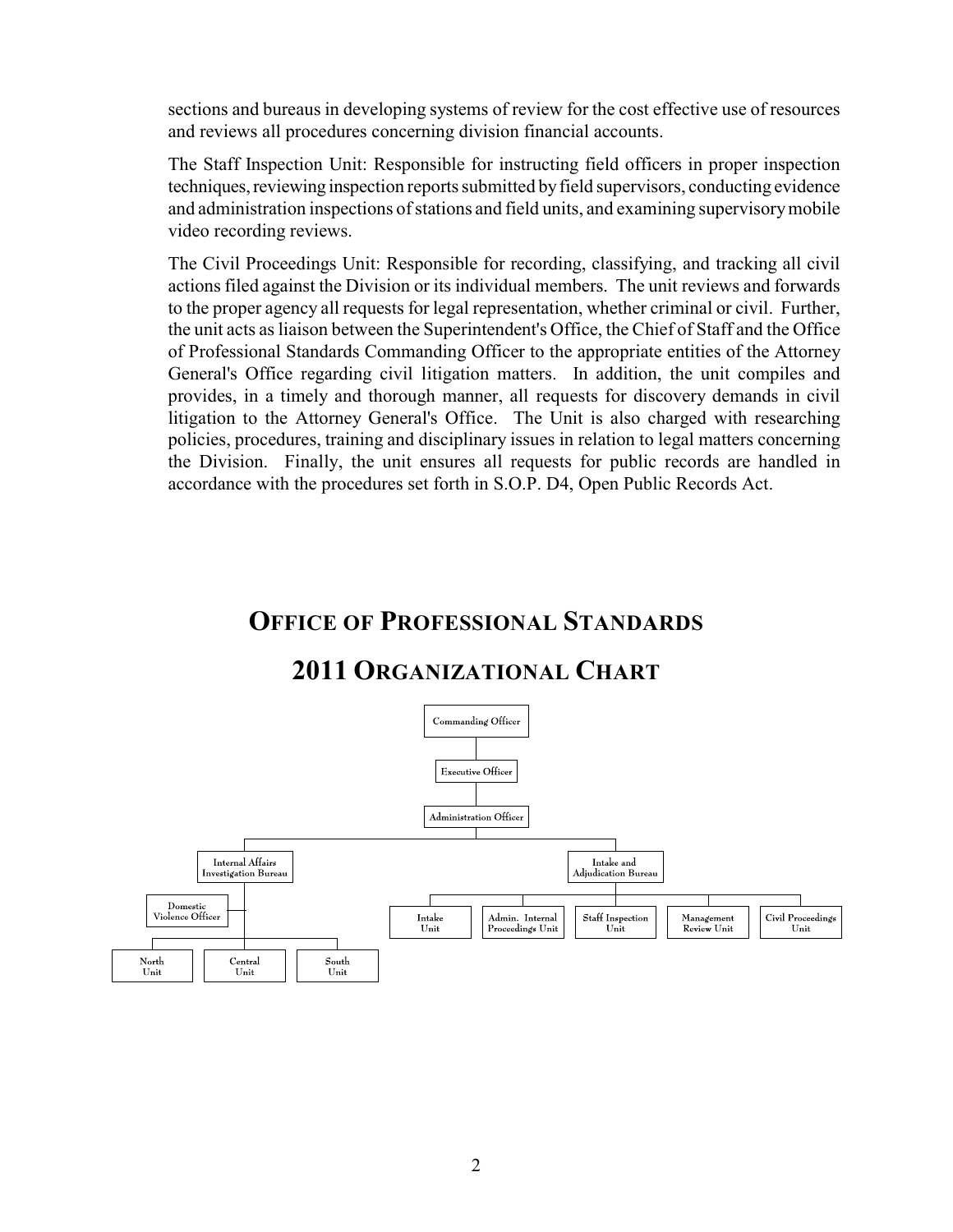# **OFFICE OF LAW ENFORCEMENT PROFESSIONAL STANDARDS**

In recognition of the strong public policy interest in perpetuating the quality and standards established under the 1999 Consent Decree, on August 27, 2009, the Legislature enacted the Law Enforcement Professional Standards Act of 2009, L. 2009, c. 52:17B-222 et seq. The Act established the Office of Law Enforcement Professional Standards (OLEPS) within the OAG and assumed the functions that had been performed by the independent monitoring team under the consent decree.

As part of its statutory responsibilities, OLEPS reviews all Division rules, regulations, standing operating procedures and operations instructions relating to the consent decree. This ensures that the Division maintains or enhances its practices on matters pertaining to any applicable nondiscriminatory policy established by the Attorney General affecting, for example, the law of arrest and search and seizure, documentation of motor vehicle stops and other law enforcement activities occurring during the course of motor vehicle stops.

The Act further authorizes OLEPS to conduct operations audits and independent analyses of data, as necessary, to identify any potential disparity in enforcement and systematic problems that may exist affecting the integrity of motor vehicle stops, post-stop enforcement actions, supervision of patrol activities, training provided to Division members assigned to patrol duties, investigations of alleged misconduct and other matters affecting the integrity of the Division. Based on its audits, OLEPS is required to prepare a biannual report that evaluates the Division's compliance with relevant performance standards and procedures that include aggregate statistics on the Division's traffic enforcement activities and procedures, segregated by Division station and providing aggregate data on race and ethnicity of the civilians involved. The biannual report also provides aggregate data regarding misconduct investigations, and the number of external, internal and total complaints received and the disposition of those complaints.

The Attorney General and the Division are dedicated to serving the public and to providing the most vigorous, lawful, and nondiscriminatory implementation of law enforcement practices and procedures possible.

# **STATE POLICE DISCIPLINARY PROCESS**

The New Jersey State Police is a statewide police organization that provides a full range of police services*.* As an employer, the Division is comprised of four thousand fifty-one (4,051) employees including two thousand, six hundred ninety-six (2,696) sworn members, and one thousand, three hundred fifty-five  $(1,355)$  civilian members.<sup>1</sup>

Due to the unique mission of the State Police, the Office of Professional Standards is tasked with handling complaints from the public regarding troopers' conduct, as well as allegations of criminal conduct by members.

In 2011, troopers were involved in excess of one million, four-hundred thousand (1,400,000) police/citizen contacts. Many of these interactions were routine; many involved stressful and critical situations.

**<sup>1</sup>** As of December 2011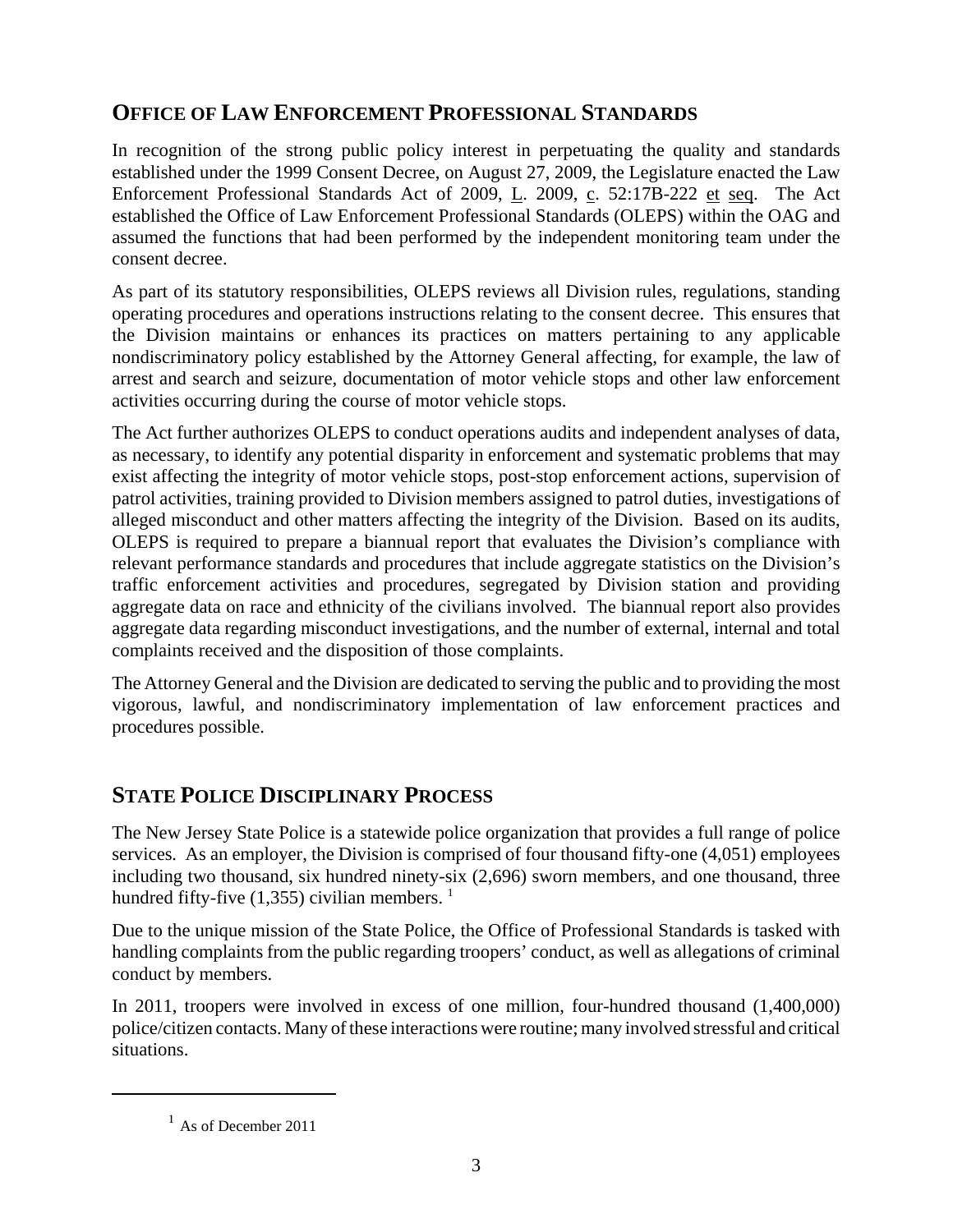The disciplinary system of the New Jersey State Police is unique within the state. The New Jersey Supreme Court has recognized:

Unlike the comparably routine issues of discipline that might arise in connection with employees in other departments of state government, the discipline of state troopers implicates not only the proper conduct of those engaged in the most significant aspects of law enforcement, involving the public safety and the apprehension of dangerous criminals, but also the overall effectiveness, performance standards, and morale of the State Police. As such, discipline of state troopers involves the most profound and fundamental exercise of managerial prerogative and policy.<sup>2</sup>

The statistics and cases embodied in this report represent all disciplinary matters involving troopers. It would be inaccurate to attribute the sum of these statistics and cases to allegations solely arising from citizen complaints alleging line of duty misconduct on the part of a trooper. The statistics also include internally generated allegations of violations of the Division's Rules and Regulations, as well as complaints of misconduct while off duty.

# **COMPLAINT PROCESS**

The New Jersey State Police accepts, reviews, and responds to all complaints received from the public, including anonymous complaints, complaints from third-party witnesses, and complaints from parties not directly involved in the incident.

Complaints may be made in person at any State Police facility, by telephone or fax, or through regular mail. The Office of Professional Standards does not accept direct e-mail complaints; however, other State Agencies do, such as Citizen Services of the Office of the Attorney General, who, in turn, will forward such complaints to the Division of State Police.

The Division continues its commitment to ensuring that members of the public have ease of access to the compliment/complaint system. In 1999, the State Police instituted and advertised a toll free hot line available twenty-four hours a day which goes directly to the Office of Professional Standards. In addition, every on-duty member interacting with the public is required to carry informational brochures and compliment/complaint forms which must be provided to anyone who objects to or compliments the troopers' conduct.

Further, the Office of Law Enforcement Professional Standards, within the Office of the Attorney General, which is external to the State Police, accepts and investigates complaints, providing an alternative to citizens concerned about complaining directly to the State Police. Each of these initiatives has continued to provide citizens significantly more opportunities to provide feedback, compliments or complaints about the operation of the Division and its personnel.

As stated previously, the Intake Unit of the Office of Professional Standards is responsible for receiving, documenting, processing, classifying, and disseminating all complaints against sworn members of the New Jersey State Police alleging misconduct by its members. This includes complaints made by citizens, as well as employment-related disciplinary matters.

<sup>&</sup>lt;sup>2</sup> State of New Jersey v. State Troopers Fraternal Association, 134 N.J. 393, 416 (1993)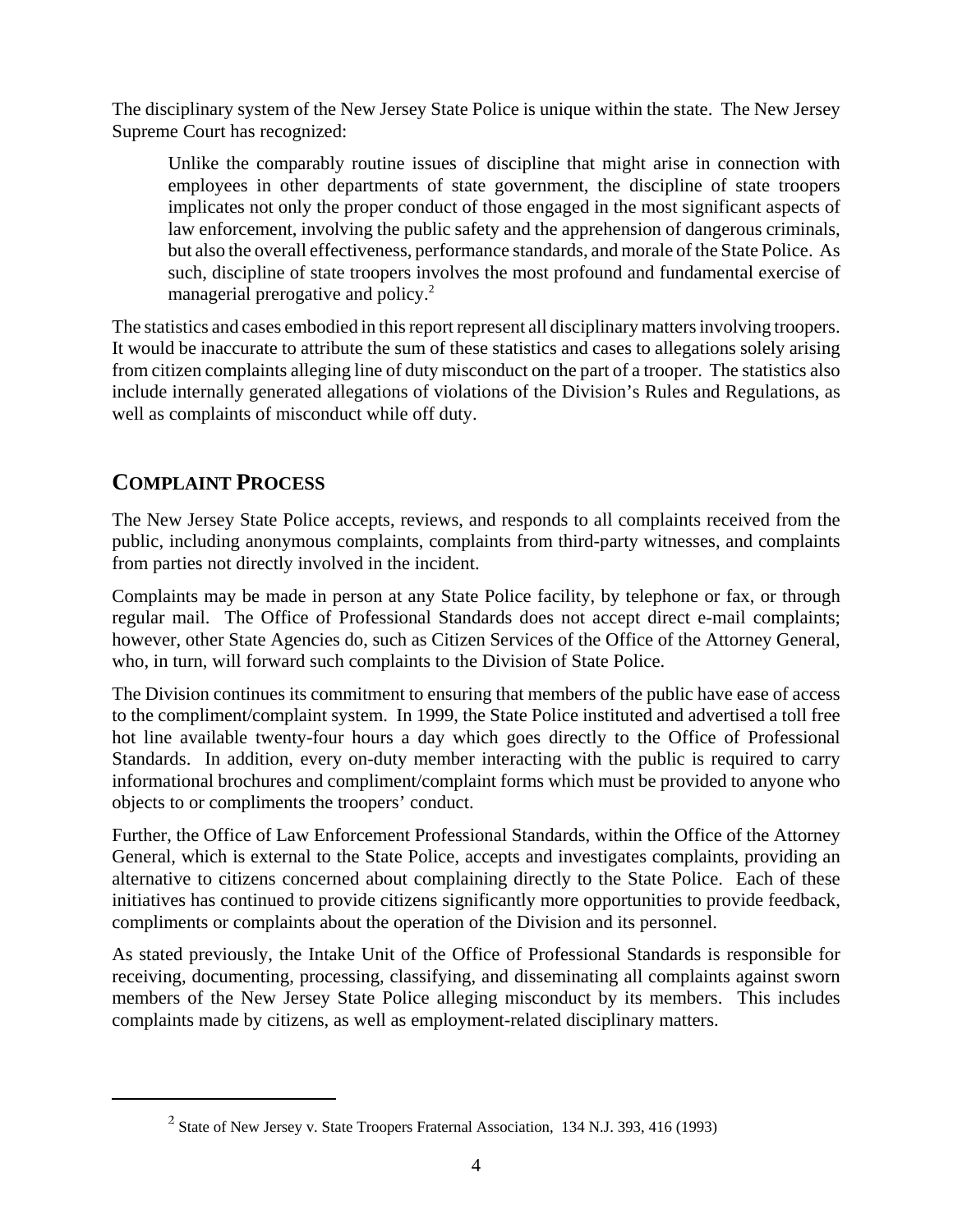*During 2011, seven hundred six (706) total incidents were reported and classified, as compared to eight hundred forty-eight (848) in 2010. This represents a 16.7% decrease in the number of reportable incidents received in the year 2011 less than those received in the year 2010, while the total number of the Division's enlisted personnel decreased by 172 enlisted members, representing a 16% decrease for the same period.*



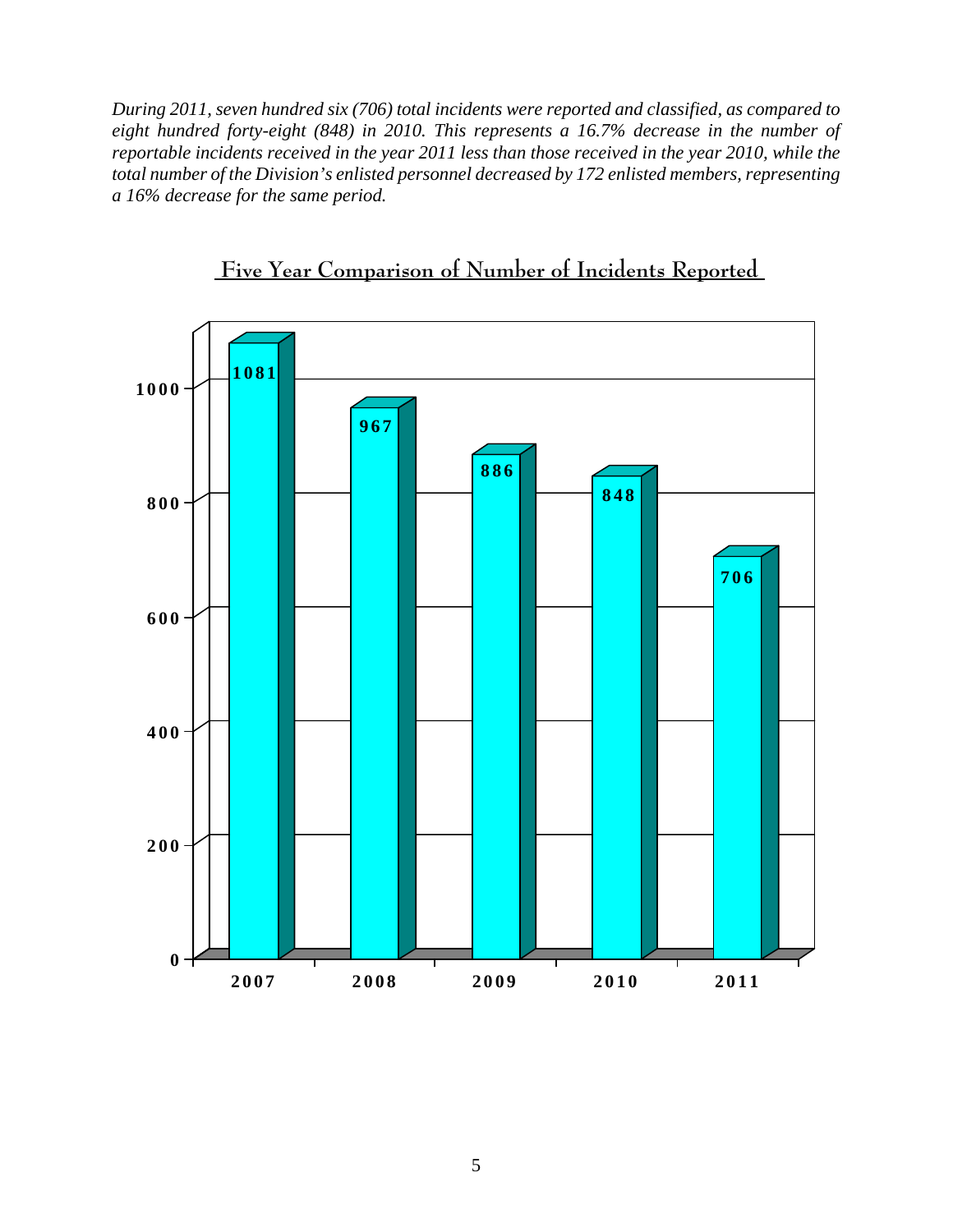## **CLASSIFICATION OF REPORTED INCIDENTS**

When incidents are reported to the Office of Professional Standards, they are reviewed by the Intake Unit and classified in one of four categories after being reviewed by the Office of Professional Standards Command Staff members.

#### **MISCONDUCT**

If the Division receives a complaint that alleged a trooper has committed a violation of the Division's Rules and Regulations, Standing Operating Procedures, or any applicable federal or state statutes, the matter may be classified as Misconduct, and an Internal Investigation initiated.

#### **PERFORMANCE**

When a complaint is reviewed and it is determined that an enlisted member of the Division may have committed a minor infraction, the matter is classified as a Performance Issue. These matters are returned to the member's command for resolution. The command is required to assign a supervisor not in the member's direct chain of command to handle the complaint. The supervisor is required to submit a Performance Incident Disposition Report to the Office of Professional Standards through his/her chain of command detailing the corrective actions taken to resolve the issue. The intervention is non-disciplinary and intended to correct performance deficiency.

#### **ADMINISTRATIVE**

When the Office of Professional Standards review of the reported incident reveals that a trooper has not violated any of the Division's Rules and Regulations, Standing Operating Procedures, or applicable federal or state laws, the incident is classified as an Administrative matter and closed.

#### **EQUAL EMPLOYMENT OPPORTUNITY/ AFFIRMATIVE ACTION INVESTIGATIONS AND/OR COMPLIANCE INVESTIGATIONS**

When the Division's Office of Equal Employment Opportunity conduct an investigation in which allegations are substantiated against an enlisted member the case is forwarded to the Office of Professional Standards for adjudication and disciplinary action. The Compliance Unit/HRMB refer allegations of violations of the Medical Leave Policy which are classified as misconduct investigations.

#### **REFERRALS**

When the Division receives a complaint which does not involve a member of the New Jersey State Police, it refers the complaint to the proper authority and documents the transaction in the IA Pro database as a Non-Reportable Incident.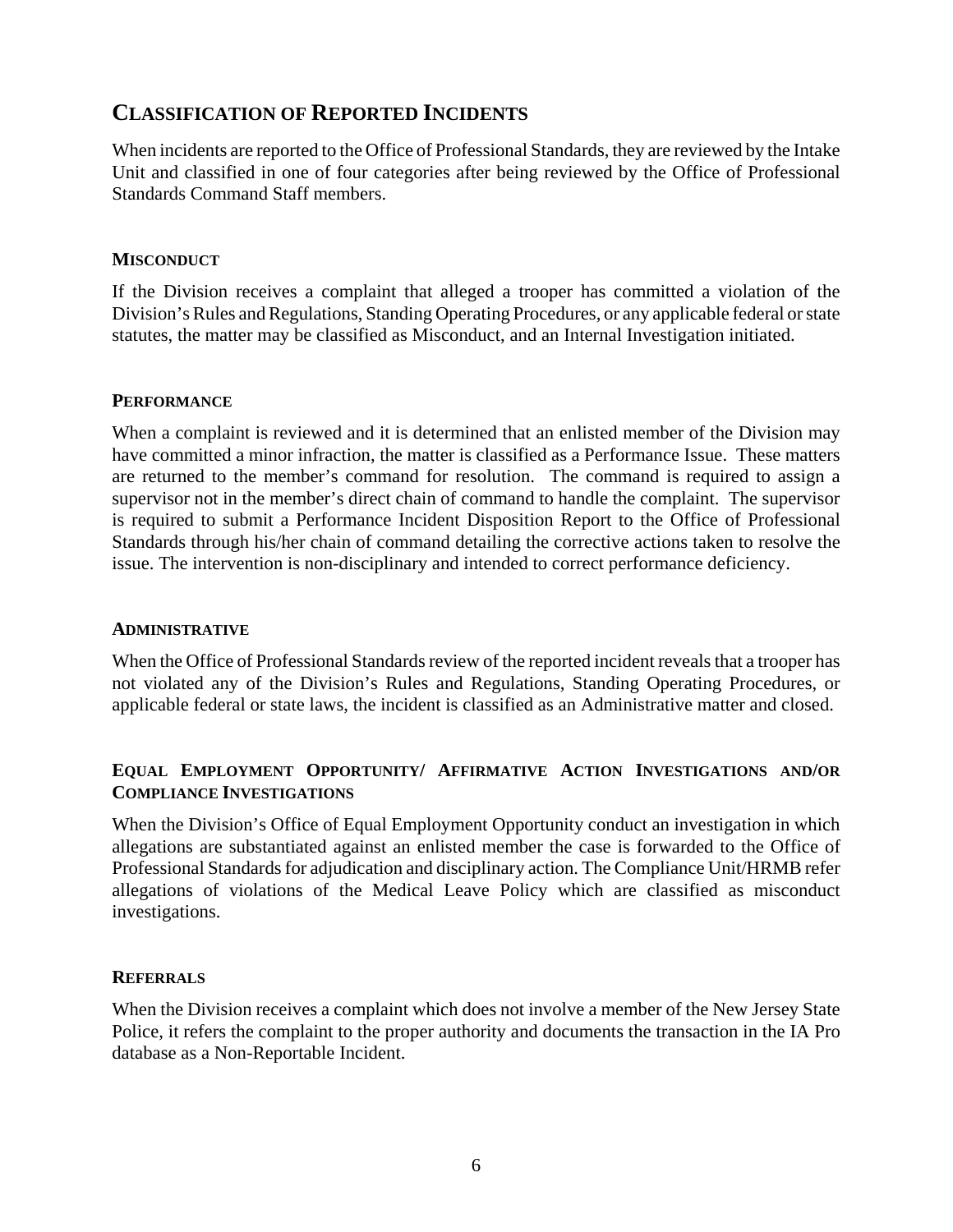#### **SHOOTING REVIEWS**

When a Division member is involved in a shooting, it is documented as an investigation and investigated by the Attorney General's Shooting Response Team and the State Police Major Crime Unit. When the Major Crime Unit completes their investigation, the case is reviewed by the Intake Unit for any violation of New Jersey State Police Rules and Regulations or Standing Operating Procedures.

|                                      | 2007           | 2008           | 2009     | 2010     | 2011         |
|--------------------------------------|----------------|----------------|----------|----------|--------------|
| <b>MISCONDUCT</b>                    | 276            | 293            | 294      | 290      | 237          |
| <b>PERFORMANCE</b>                   | 290            | 226            | 183      | 164      | 84           |
| <b>ADMINISTRATIVE ISSUES</b>         | 503            | 408            | 373      | 376      | 373          |
| <b>COMPLIANCE</b>                    | $\theta$       | $\Omega$       | $\theta$ | $\Omega$ | $\mathbf{0}$ |
| EEO / AA INVESTIGATIONS              | 9              | 9              | 8        | 3        | 2            |
| NON-REPORTABLE INCIDENTS / REFERRALS | $\overline{2}$ | 29             | 25       | 14       | 7            |
| <b>SHOOTING REVIEWS</b>              |                | $\overline{2}$ | 3        |          | 3            |
| <b>TOTALS</b>                        | 1,081          | 967            | 886      | 848      | 706          |

#### **FIVE YEAR BREAKDOWN OF INCIDENT CLASSIFICATIONS**

# **ORIGIN OF COMPLAINTS**

In 2011, of the two hundred thirty-seven (237) total misconduct complaints, one hundred eight-three (183) (77%) were initiated by members of the public, and fifty-four (54) (23%) were initiated internally. Of the misconduct complaints initiated by the public, eighty-six (86) (47%) involved citizens who had been arrested or issued a motor vehicle summons by a member of the State Police. In addition, the Office of Professional Standards received eighty-four (84) reportable incidents which were classified as Performance Issues; seventy (70) (83%) of these complaints were initiated by members of the public and fourteen (14) (17%) were initiated internally.

In 2010, of the two hundred ninety (290) total misconduct complaints, two hundred eight (208) (72%) were initiated by members of the public, and eighty-two (82) (28%) were initiated internally. Of the misconduct complaints initiated by the public, one hundred twenty-nine (129) (62%) involved citizens who had been arrested or issued a motor vehicle summons by a member of the State Police. In addition, the Office of Professional Standards received one hundred and sixty-four (164) reportable incidents which were classified as Performance Issues; one hundred and forty-seven (147) (90%) of these complaints were initiated by members of the public and seventeen (17) (10%) were initiated internally.

In 2009, of the two hundred ninety-five (295) total misconduct complaints, two hundred fourteen (214) (73%) were initiated by members of the public and eighty-one (81) (27%) were initiated internally. Of the misconduct complaints initiated by the public, eighty-six (86) (40%) involved citizens who had been arrested or issued a motor vehicle summons by a member of the State Police. In addition, the Office of Professional Standards received one hundred eighty-three (183) reportable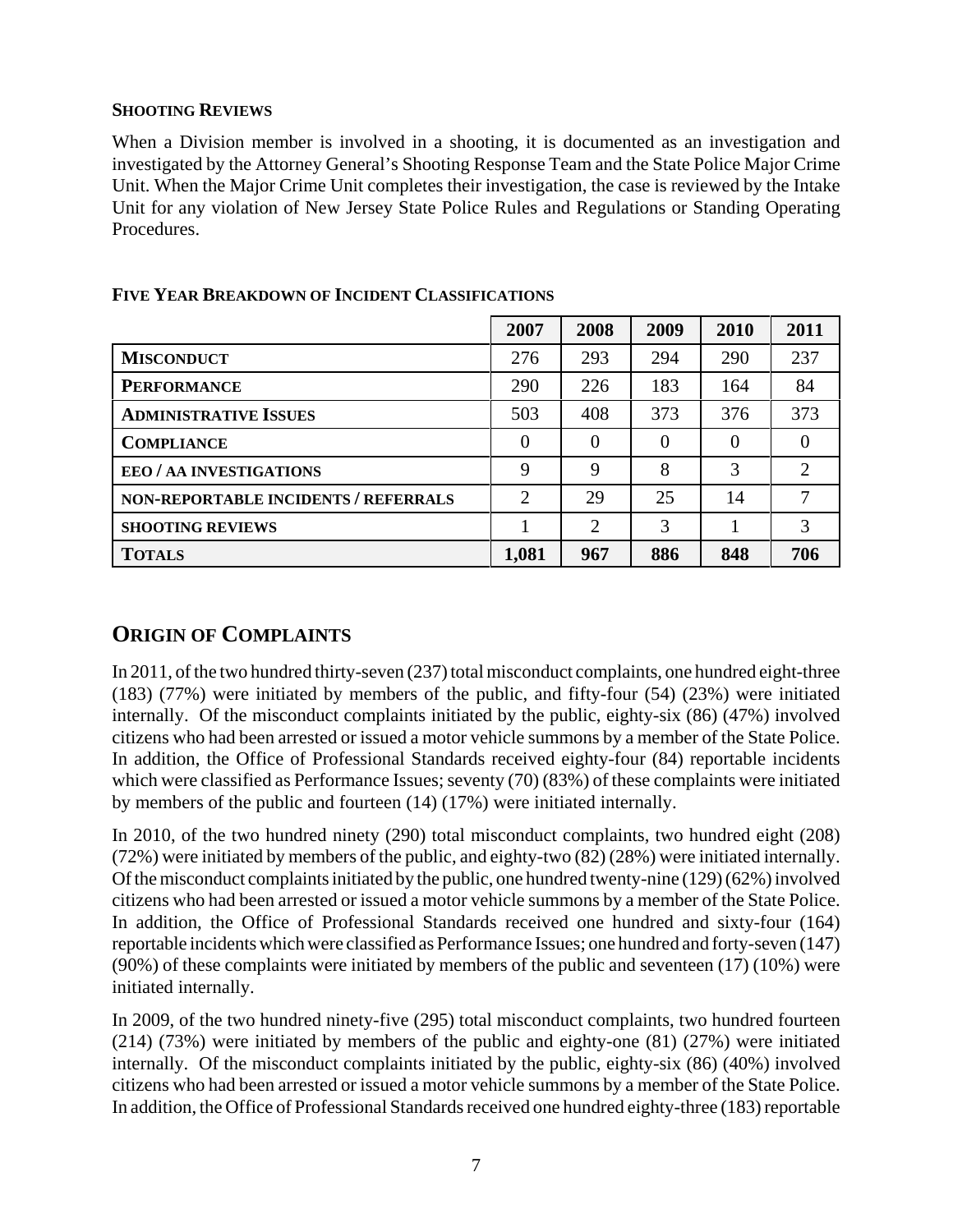incidents which were classified as Performance Issues; one hundred sixty-six (166) (91%) of these complaints were initiated by members of the public and seventeen (17) (9%) were initiated internally.

In 2008, of the two hundred ninety-three (293) total misconduct complaints, two hundred eighteen (218) (74%) were initiated by members of the public and seventy-five (75) (26%) were initiated internally. Of the misconduct complaints initiated by the public, eighty-five (85) (39%) involved citizens who had been arrested or issued a motor vehicle summons by a member of the State Police. In addition, the Office of Professional Standards received two hundred twenty-six (226) reportable incidents which were classified as Performance Issues; two hundred thirteen (213) (94%) of these complaints were initiated by members of the public and thirteen (13) (6%) were initiated internally.

In 2007, of the two hundred seventy-six (276) total misconduct complaints, one hundred and eightyseven (187) (68%) were initiated by members of the public, and eighty-nine (89) (32%) were initiated internally. Of the misconduct complaints initiated by the public, one hundred twenty-nine (129) (69%) involved citizens who had been arrested or issued a motor vehicle summons by a member of the State Police. In addition, the Office of Professional Standards received two hundred ninety (290) reportable incidents which were classified as Performance Issues; two hundred sixtyeight (268) (92%) of these complaints were initiated by members of the public and twenty-two (22) (8%) were initiated internally.

# **FIVE YEAR COMPARISON OF COMPLAINT SOURCES FOR MISCONDUCT AND PERFORMANCE MATTERS**

For the purposes of the chart displayed below, the cumulative number of Performance Issues and Misconduct Complaints is being used.

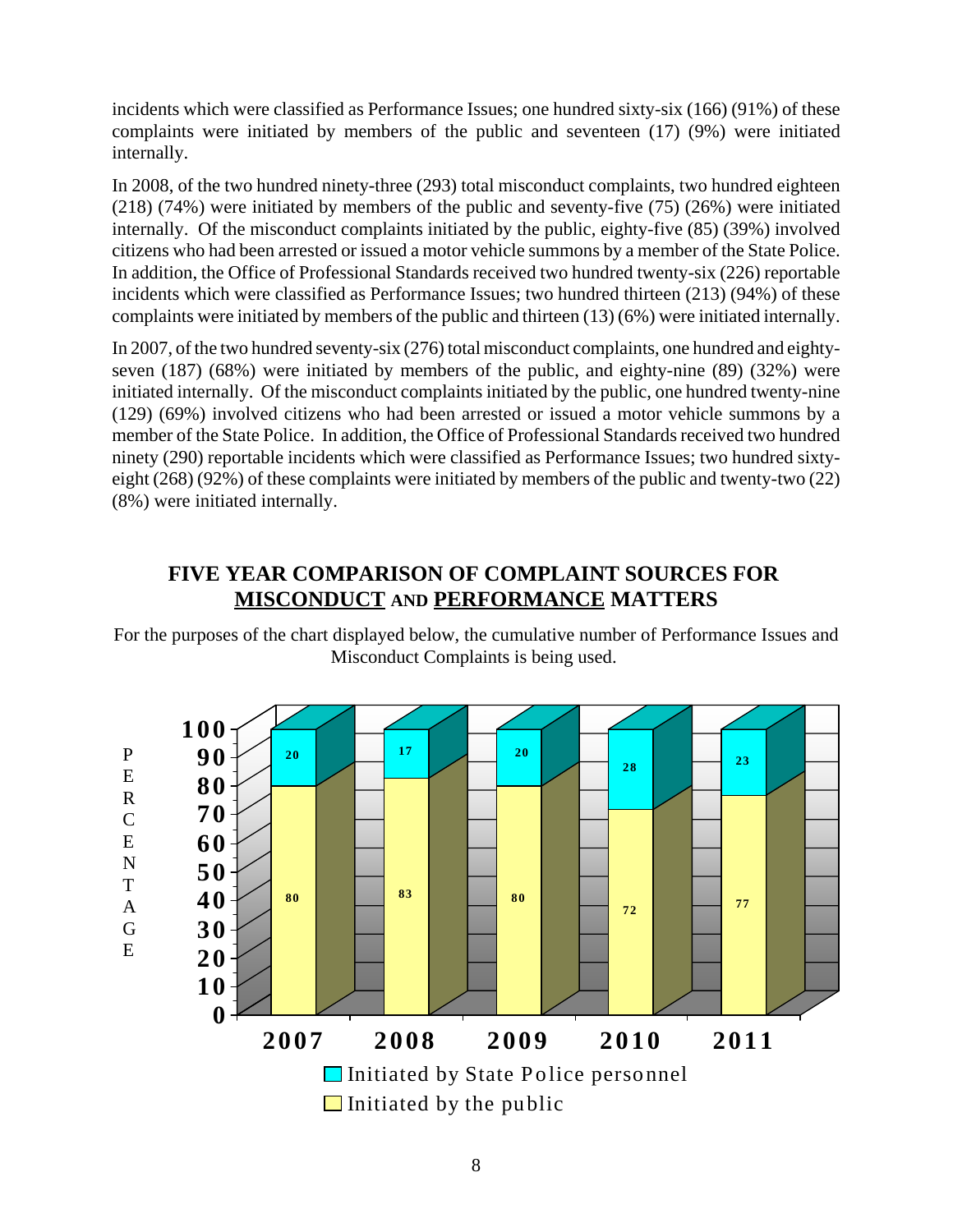# **CRIMINAL PROCEEDINGS INVOLVING DIVISION MEMBERS**

The Office of Professional Standards also investigates all matters in which a member of the State Police has become the subject of a criminal proceeding. Criminal proceedings arise in a variety of ways. They can be initiated as a result of an investigation by Office of Professional Standards personnel; they may be the result of state or federal criminal investigations; they may arise from offduty matters; or they may be the result of counter-complaints filed against a trooper by a defendant, after the defendant has been arrested or charged by a trooper.

The following paragraphs outline the criminal matters pending against members of the Division between January 1, 2011, and December 31, 2011. Each matter is also the subject of a pending internal investigation.

#### **LINE OF DUTY: CITIZEN INITIATED CRIMINAL MATTERS**

On occasion, criminal charges are filed by citizens against members of the Division for incidents alleged to have occurred on-duty. Most are filed by individuals who were charged with motor vehicle and/or criminal offenses by a member. These cases are reviewed, and a determination is made as to whether the members' actions were within the scope of their official duties and therefore legally defendable.

*During 2011, there were no criminal charges filed by citizens against members who were performing their official duties.*

#### **ON-DUTY CONDUCT: STATE POLICE OR OTHER LAW ENFORCEMENT AGENCY INITIATED PROCEEDINGS**

In some cases, a member is criminally charged for on-duty conduct by the State Police or other law enforcement agency and/or there has been a finding that the member's behavior fell outside the scope of the member's official duties.

*During 2011, there were no criminal charges brought against members by the State Police or other law enforcement agency.*

#### **OFF-DUTY CONDUCT**

These cases represent criminal or disorderly persons offenses filed against Division members acting in an off-duty capacity and not related in any way to the performance of their State Police duties. During 2011, the following off-duty incidents were filed against members:

Member was charged with Harassment (Stalking) and Contempt of Court. These charges are pending a judicial hearing.

Member was charged with Aggravated Assault. This charge is pending a judicial hearing.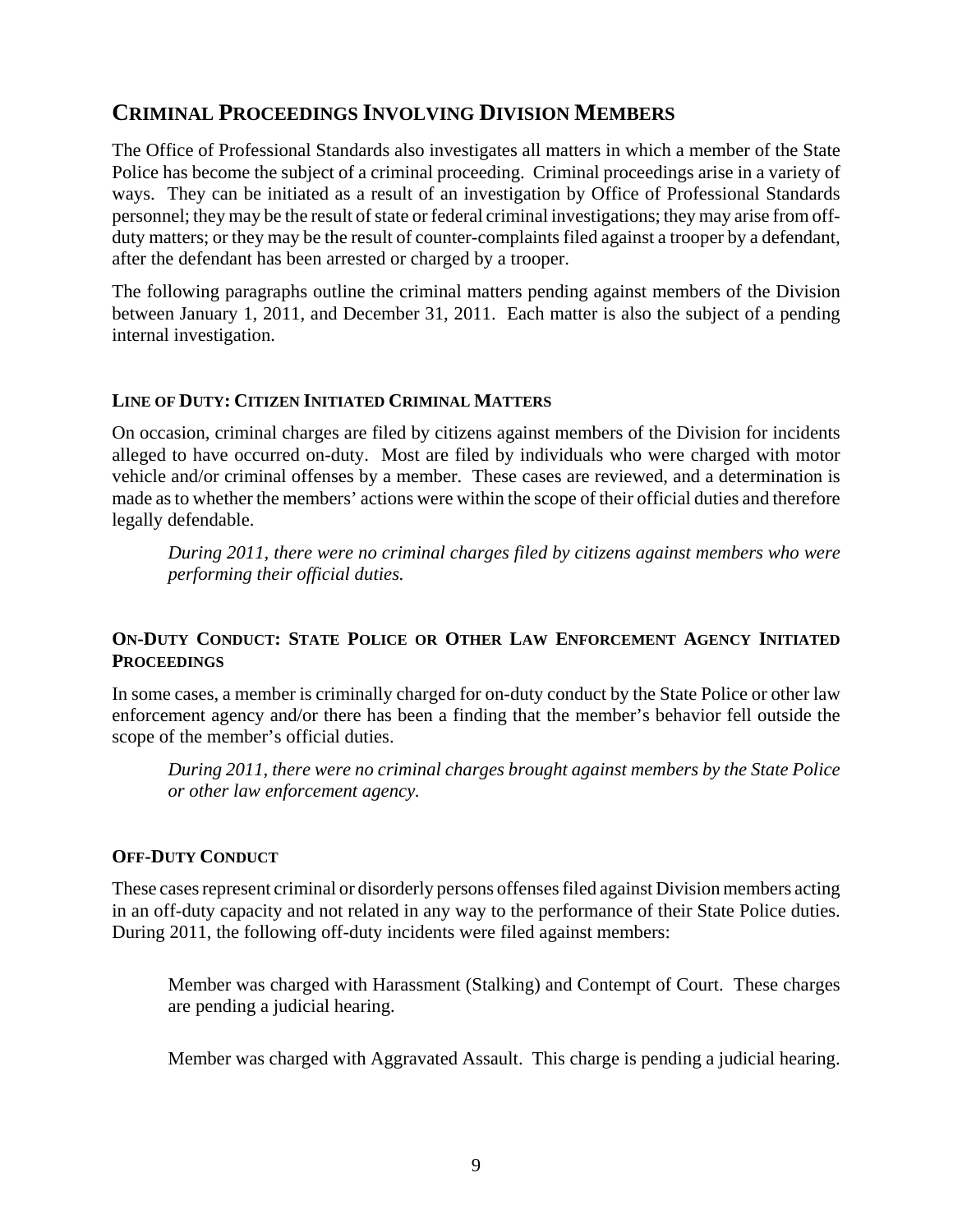Member was charged with Disorderly Conduct and Obstruction of Justice. This charge is pending a judicial hearing.

Member was charged with Aggravated Assault. The criminal charge was dismissed and the member is the subject of an Administrative Misconduct Investigation.

Member was charged with Harassment and Terroristic Threats. The criminal charge was dismissed and the member is the subject of an Administrative Misconduct Investigation.

Member was charged with Harassment. The criminal charge was dismissed and the member is the subject of an Administrative Misconduct Investigation.

Member was charged with Disorderly Conduct. The criminal charge was dismissed and the member is the subject of an Administrative Misconduct Investigation.

Although some of the above criminal charges have been judicially dismissed, the troopers involved may still face Division administrative charges.

# **ASSIGNMENT OF INVESTIGATIONS**

Of the two hundred thirty-seven (237) misconduct cases assigned in 2011, two hundred thirty (230) were assigned to Internal Affairs Bureau investigators, and seven (7) were referred to the Attorney General's Office, Office of Law Enforcement Professional Standards for investigation.

The investigative process assesses the propriety of all conduct during the incident in which the alleged misconduct occurred. If, during the course of an investigation, there is an indication that misconduct occurred other than that alleged, the Office of Professional Standards will also investigate the additional potential misconduct to its logical conclusion. In addition, if a citizen requests to withdraw a previously made complaint, the investigation is continued with or without the assistance of the citizen to ensure proper trooper conduct.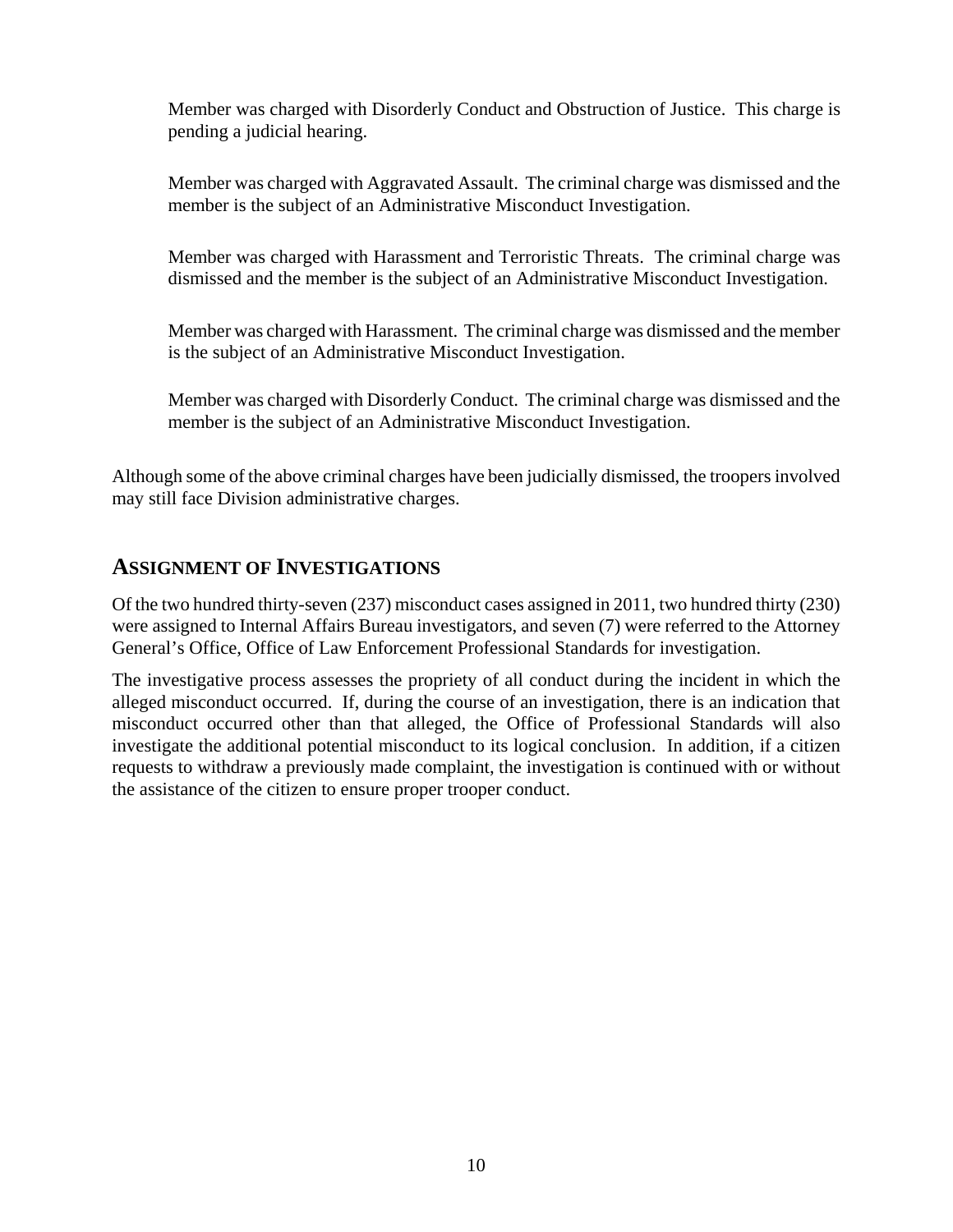# **ALLEGATIONS AND OUTCOMES**

All complaints are categorized based on the alleged offense. As of September 1, 2000, completed investigations, upon review by the Superintendent, are determined to have one of the following four dispositions:

| <b>SUBSTANTIATED</b>         |                      | an allegation is determined to be "substantiated" if a<br>preponderance of the evidence shows a member violated any law,<br>State Police rules, regulations, protocols, standing operating<br>procedures, directives, or training.         |  |  |  |
|------------------------------|----------------------|--------------------------------------------------------------------------------------------------------------------------------------------------------------------------------------------------------------------------------------------|--|--|--|
| <b>UNFOUNDED</b>             |                      | an allegation is determined to be "unfounded" if a preponderance<br>of the evidence shows that the alleged misconduct did not occur.                                                                                                       |  |  |  |
| <b>EXONERATED</b>            | $\ddot{\phantom{a}}$ | an allegation is determined to be "exonerated" if a preponderance<br>of the evidence shows the alleged conduct did occur but did not<br>violate State Police rules, regulations, standing operating<br>procedures, directives or training. |  |  |  |
| <b>INSUFFICIENT EVIDENCE</b> |                      | an allegation is determined to be "insufficient evidence" when<br>there is insufficient evidence to decide whether the alleged act<br>occurred.                                                                                            |  |  |  |

It is important to define that the standard of evidence or burden of proof in administrative investigations are by a preponderance standard. That standard being the determination of substantiation or not is based on a belief by the preponderance of the evidence that the alleged conduct either occurred or did not occur.

# **MISCONDUCT INVESTIGATIONS OPENED IN 2011**

There were two hundred thirty-seven (237) misconduct investigations opened in 2011. The following paragraphs report the status of these cases as of December 31, 2011. Of these cases, one hundred eighty-three (183) were initiated as the result of citizen complaints and fifty-four (54) cases were opened because of complaints made by State Police supervisors or other members.

Of the one hundred eighty-three (183) citizen initiated investigations, seventy (70) (38%) remain active, twenty (20) (11%) are in the review process, thirty-four (34) (19%) have been completed, and fifty-nine (59) (32%) have been suspended pending court action or other administrative action. Of the thirty-four (34) completed, seventeen (17) (50%) resulted in substantiated primary or secondary allegations.

Of the fifty-four (54) complaints initiated by State Police supervisors or members, eighteen (18) (33%) remain active, eight (8) (15%) are in the review process, twenty-three (23) (43%) have been completed, and five (5) (9%) have been suspended pending court action or other administrative action. Of the twenty-three (23) completed, eighteen (18) (78%) resulted in substantiated primary or secondary allegations.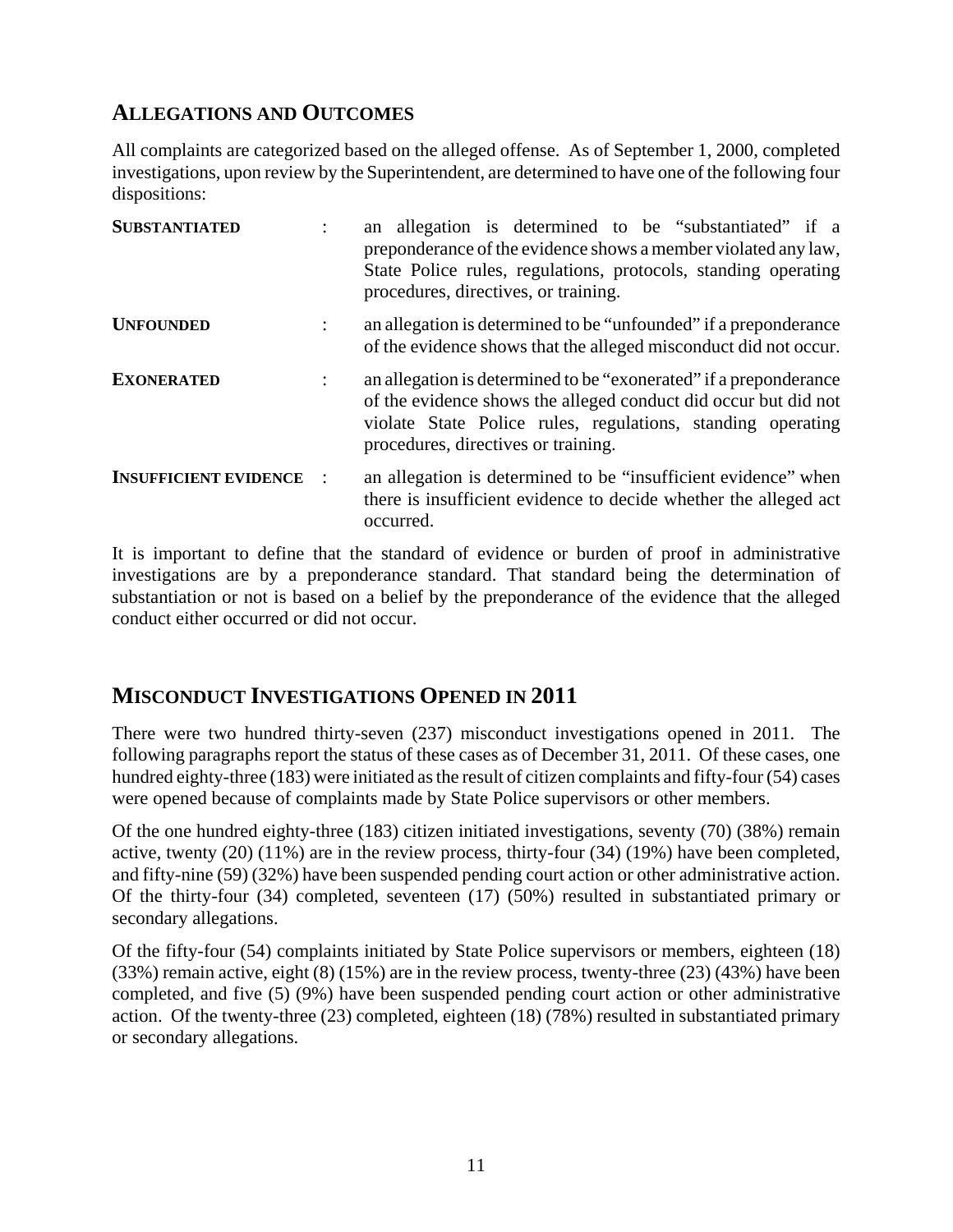# **SUMMARY OF NEW COMPLAINTS:**

The following table summarizes the total number of complaints received by the Office of Professional Standards during the year 2011 that resulted in Internal Investigations, the origin of the complaints, the total number of Principals (members of the Division who have been identified as the subjects of the investigations), and the general categories of the allegations.

| 2011 CASES RECEIVED BY CATEGORY FOR INTERNAL INVESTIGATION |                  |                                         |                |  |  |
|------------------------------------------------------------|------------------|-----------------------------------------|----------------|--|--|
| <b>COMPLAINT</b><br><b>CLASSIFICATION</b>                  | <b>ORIGIN</b>    | <b>PRINCIPALS</b><br>(INVOLVED MEMBERS) |                |  |  |
|                                                            | <b>PUBLIC</b>    |                                         |                |  |  |
| <b>ADMIN. VIOLATIONS</b>                                   | $\overline{3}$   | 26                                      | 28             |  |  |
| <b>ALCOHOL VIOLATION</b>                                   | 6                | $\mathbf{0}$                            | 11             |  |  |
| <b>ASSAULT</b>                                             | $\mathbf{1}$     | $\mathbf{1}$                            | $\overline{2}$ |  |  |
| <b>ATTITUDE AND DEMEANOR</b>                               | 10               | $\boldsymbol{0}$                        | 12             |  |  |
| <b>DIFFERENTIAL</b><br><b>TREATMENT</b>                    | 48               | $\boldsymbol{0}$                        | 75             |  |  |
| <b>DOMESTIC VIOLENCE</b>                                   | 10               | $\overline{4}$                          | 13             |  |  |
| <b>DRIVING VIOLATION</b>                                   | 2                | $\boldsymbol{0}$                        | 2              |  |  |
| <b>DRUG VIOLATION</b>                                      | $\boldsymbol{0}$ | $\boldsymbol{0}$                        | $\mathbf{0}$   |  |  |
| <b>EXCESSIVE FORCE</b>                                     | 38               | $\boldsymbol{0}$                        | 81             |  |  |
| <b>FAILURE TO PERFORM</b><br><b>DUTY</b>                   | 3                | $\overline{4}$                          | 17             |  |  |
| <b>FALSE ARREST</b>                                        | 6                | $\boldsymbol{0}$                        | 9              |  |  |
| <b>IMPROPER SEARCH</b>                                     | $\overline{2}$   | $\boldsymbol{0}$                        | $\overline{3}$ |  |  |
| <b>OTHER</b>                                               | 48               | 18                                      | 93             |  |  |
| <b>OTHER HARASSMENT</b>                                    | 5                | $\boldsymbol{0}$                        | 5              |  |  |
| <b>THEFT</b>                                               | $\mathbf{1}$     | $\mathbf{1}$                            | 9              |  |  |
| <b>TOTALS</b>                                              | 183              | 54                                      | 360            |  |  |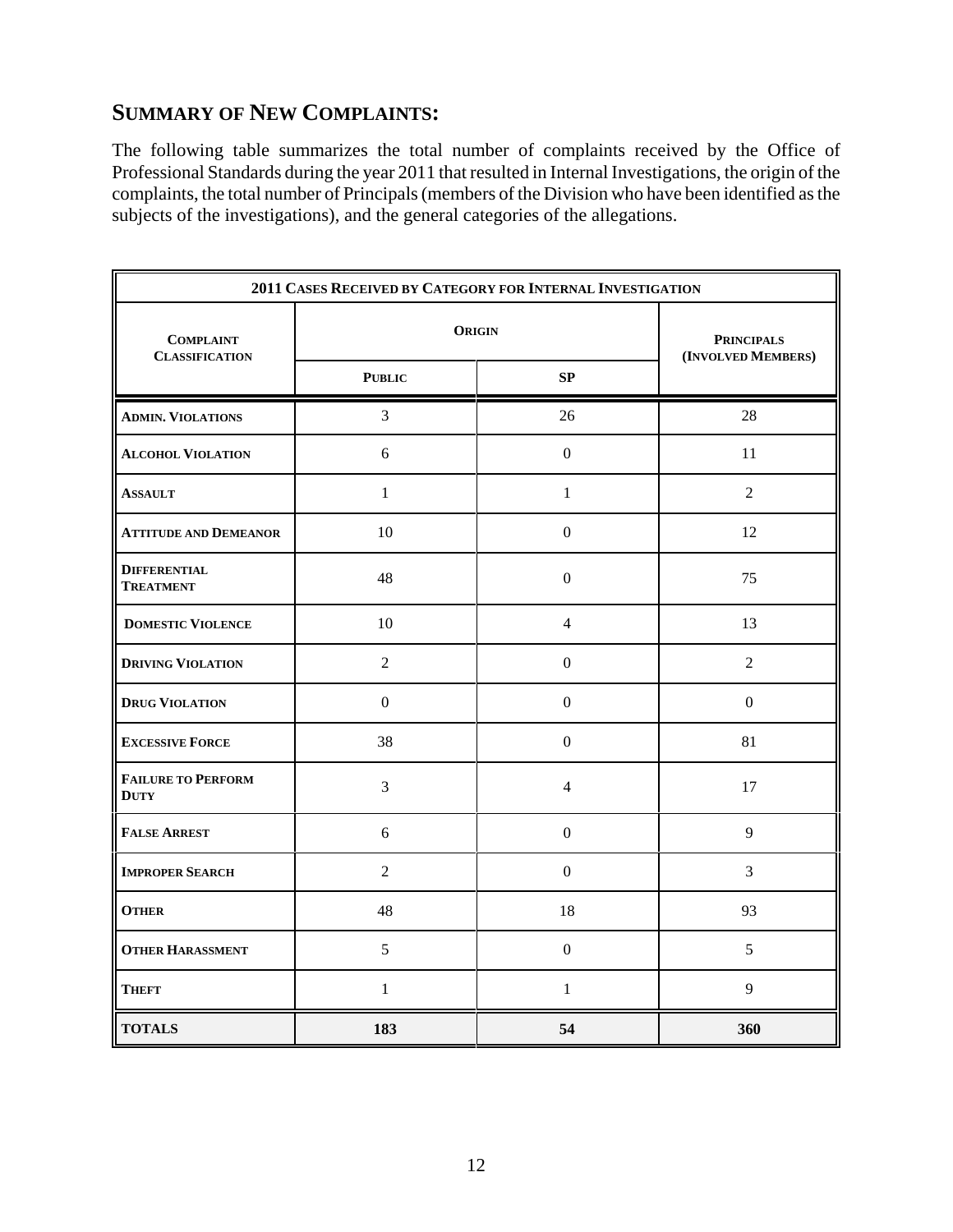# **COMPLETED DISCIPLINE**

The State Police disciplinary hearing system provides for three formal classifications of disciplinary proceedings for substantiated violations of Rules and Regulations. They are:

| <b>GENERAL DISCIPLINARY HEARING :</b> | may result in termination, suspension of any duration<br>imposed by the Superintendent, and/or a reduction in<br>rank and/or grade |
|---------------------------------------|------------------------------------------------------------------------------------------------------------------------------------|
| <b>SUMMARY DISCIPLINARY HEARING:</b>  | may result in a suspension of up to 30 days                                                                                        |
| <b>MINOR DISCIPLINE</b>               | may result in a suspension of up to 5 days                                                                                         |

*\*Note: The New Jersey State Police utilize a progressive discipline model. Some cases may appear to have similar allegations or circumstances and result in a different penalty however, an officer's disciplinary history and a repetitive occurrence of offenses would result in increased discipline.*

### **SYNOPSIS OF MAJOR DISCIPLINE**

The following is a synopsis of discipline imposed as a result of *General Disciplinary Hearings* completed during the calendar year 2011:

Member retired prior to the imposition of discipline with pending administrative charges alleging the member obtained outside employment without authorization and improperly engaged in outside employment while on-duty.

Member pled guilty to disobeying a direct order, acting in an unofficial or private capacity to the discredit of the Division, and improper use of Division owned equipment by failing to safeguard his duty weapon, storing and sending pornographic images via a State issued cellular telephone, and unauthorized use of troop transportation. The member was suspended for 60 days.

Member found guilty of acting to the detriment of good order and discipline of the Division and willfully disobeying a lawful verbal or written order by drawing with a sharpie pen on the faces of academy recruits while acting as an academy instructor, harassing a graduate of the training academy at a graduation celebration, and driving troop transportation after consuming alcoholic beverages. The member was suspended for 120 days.

Member pled guilty to acting to the detriment of good order and discipline of the Division by willfully disobeying a lawful verbal or written order, neglect of duty, obtaining outside employment without authorization and creating the appearance of a conflict of interest by failing to collect a glass vial containing a powdery residue as evidence, engaging in questionable associations, participating in a criminal investigation with a personal interest, and displaying a lack of candor upon being interviewed as the Principal of an Internal Investigation. The member was suspended for 365 days and required to separate from employment.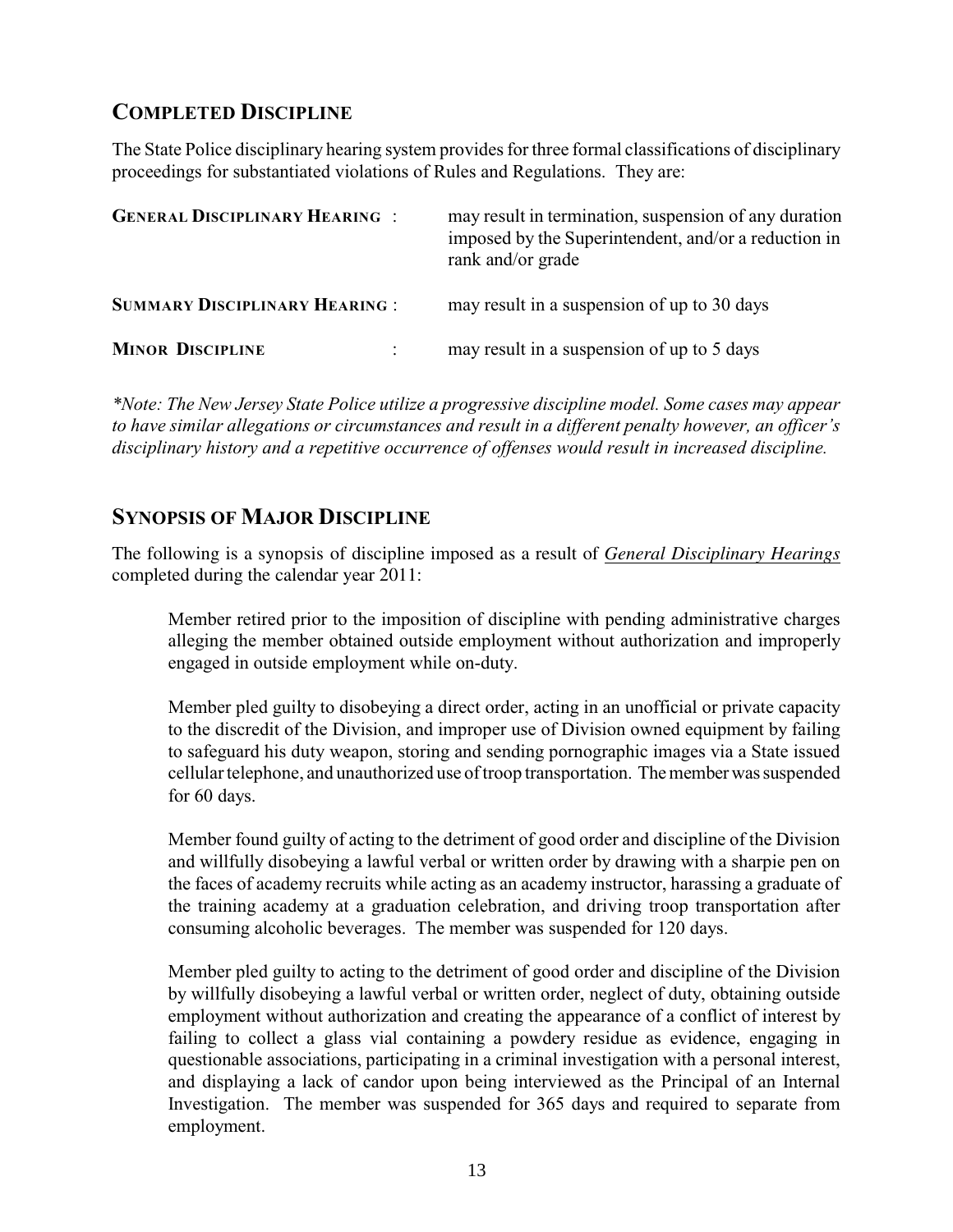Member pled guilty to making false/misleading reports and acting in an official capacity to the personal discredit of himself by falsely documenting in a criminal investigation that he conducted an interview of a suspect and improperly instructed a member on the coach program to place false information on official reports. The member was suspended for 180 days.

Member pled guilty to acting in an unofficial or private capacity to the discredit of the Division, neglect of duty, and culpable inefficiency by leaving a message on another member's phone which was threatening in nature, failing to investigate and document a motor vehicle crash after being detailed to do so, and failing to comply with MVR procedures. The member was suspended for 188 days.

Member pled guilty to acting to the discredit of the Division while on and off duty, culpable inefficiency, and misuse of Division property by engaging in an inappropriate personal/sexual relationship with a member of the Division under his chain of command, failing to disclose a supervisor/subordinate relationship as required by the Public Safety Policy on Consensual Personal Relationships in the Workplace, operating troop transportation after consuming alcoholic beverages. The member was suspended for 491 days and required to separate from employment.

Member pled guilty to acting to the discredit of the Division while on duty by inappropriately discharging OC spray in the direction of another member. The discipline was merged with the penalty of another internal investigation. The member was suspended for 491 days and required to separate from employment.

Member found guilty of acting in an unofficial capacity to the personal discredit of the Division and neglect of duty by throwing a metal sign at a residence during a verbal dispute with a civilian after consuming alcoholic beverages. In addition, the member engaged in a physical altercation, fled the scene and failed to assist the local police who arrived at the scene. The member was suspended for 180 days.

Member pled guilty to performing duties in a culpable inefficient manner while acting as a senior squad sergeant assigned to conduct a thorough and factual investigation of a motor vehicle accident involving a troop car. The member failed to ascertain critical information from witnesses and submitted an accident report which failed to accurately document the circumstances surrounding the accident. In addition, the member failed to comply with radio procedures. The member was suspended for 30 days.

Member pled guilty to performing duties in a culpable inefficient manner upon arriving at the scene of a troop car accident. The member failed to relay critical information to the investigating Sergeant. In addition, the member failed to comply with MVR procedures. The member was suspended for 30 days.

Member pled guilty to violations of New Jersey Motor Vehicle Statutes and acting in an unofficial capacity to the discredit of the Division. The member pled guilty in municipal court to Driving While Intoxicated and Refusal to Submit to a Breath Sample. The member was suspended for 360 days.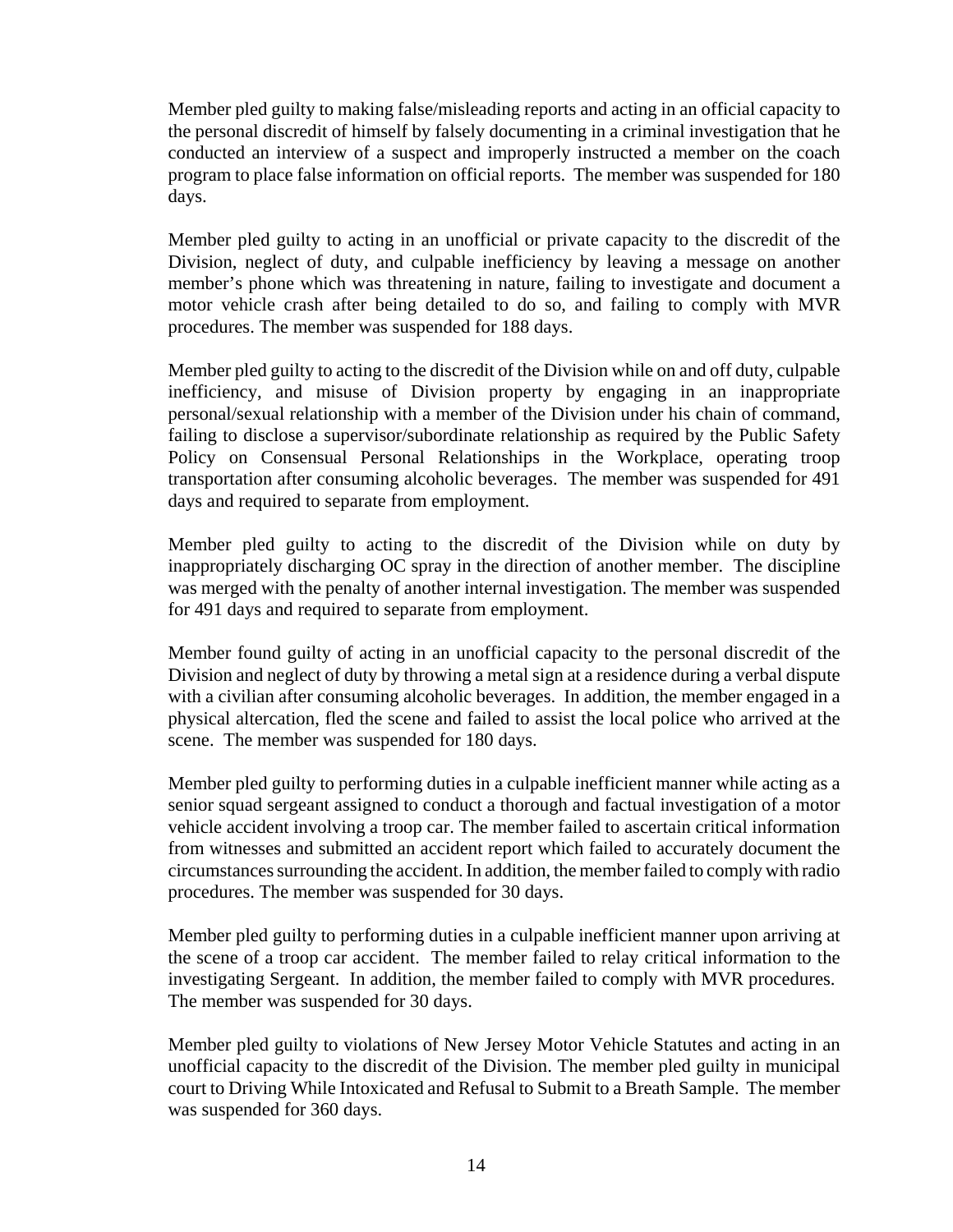Member pled guilty to acting in an unofficial capacity to the discredit of the Division, neglect of duty, and willfully disobeying a lawful verbal or written order by dispensing OC spray without justification during a personal domestic dispute. In addition, the member carried his duty weapon into another state without authorization. The member was suspended for 508 days.

Member found guilty of acting to the detriment of good order of the Division and acting in an unofficial capacity to the discredit of the Division. The member was the subject of ten motor vehicle stops during a thirteen month period by members of a local police department. Sworn testimony from three local officers corroborate that the member appeared to be under the influence of alcohol on the last three traffic stops. On the last occasion, the member was taken into custody and the member's personal vehicle was towed from the scene. The member was suspended for 360 days.

Member pled guilty to violating out of state motor vehicle law and acting in an unofficial capacity to the discredit of the Division. The member appeared in court and pled guilty to Driving Under the Influence of Alcohol, Failure to Obey a Traffic Signal, Failure to Drive on Right Side of Roadway and Careless Driving. The member was suspended for 360 days.

Member pled guilty to acting in an unofficial capacity to the discredit of the Division by sending text messages that were harassing and threatening in nature during a domestic dispute. The member was suspended for 90 days.

Member found guilty of violating New Jersey Motor Vehicle Statutes, neglect of duty, and acting in an unofficial capacity to the discredit of the Division. The member pled guilty in Municipal Court to Refusal to Submit to a Breath Test and Leaving the Scene of a Motor Vehicle Accident with minor injuries. The member was suspended for 589 days.

Member pled guilty to acting in an unofficial capacity to the personal discredit of the Division. The member was found to be legally impaired at the time of a motor vehicle accident while off-duty. The impairment was based upon the combined presence of prescribed medication and alcoholic beverages found as a result of blood and urine collected at the hospital. The member was suspended for 150 days.

Member pled guilty to performing his duties in a culpably inefficient manner by utilizing unreasonable and unjustifiable force after a high speed pursuit and motor vehicle traffic stop. The member was suspended for 180 days.

Member pled guilty to acting in an unofficial or private capacity to the discredit of the Division by testing positive for Cannabidiol resulting from a urine test ordered by the Division. The member received a 309 day suspension and was required to separate from the Division.

Member pled guilty to performing his duties in a culpably inefficient manner by failing to properly supervise members of his unit, review his subordinates use of credit card accounts, and properly document the daily activities and transfer of money to and from the unit. The member was suspended for 30 days and required to separate from service.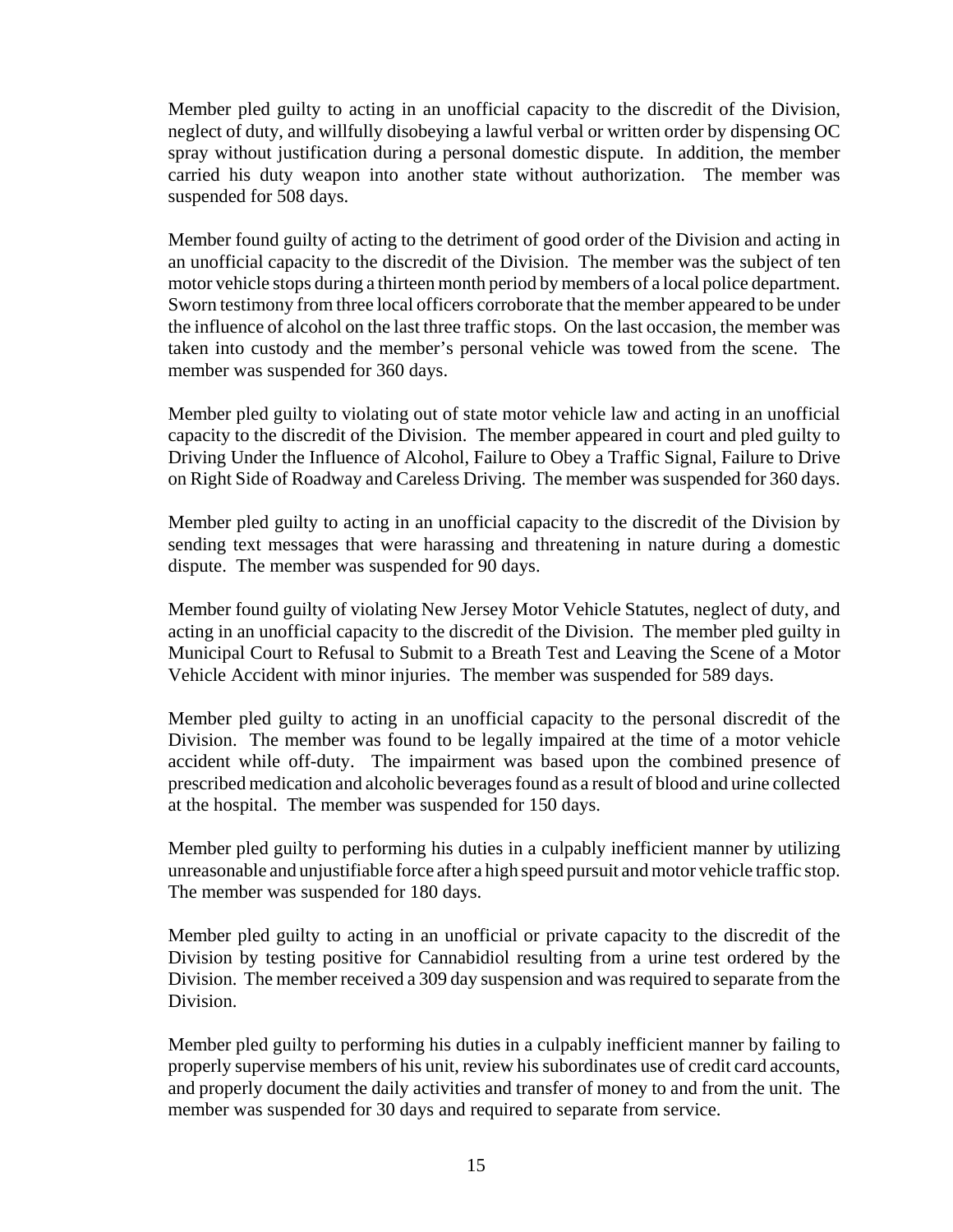Member pled guilty to acting in an official capacity to the discredit of the Division and improper use of Division owned property. The member made several personal purchases with a Division owned confidential credit card without authorization which resulted in a personal financial gain. In addition, the member assisted with the mismanagement of unit documentation and record keeping in regard to the receipt and disbursement of funds. The member was required to forfeit all accrued vacation and compensatory time.

Member pled guilty to acting in an unofficial capacity to the discredit of the Division. The member's blood alcohol concentration was found to be over the State legal limit after being involved in a one car motor vehicle accident. The member was suspended for 436 days.

Member pled guilty to acting to the detriment of good order and discipline of the Division by failing to exercise due care in the handling and use of his issued duty weapon. The member was suspended for 45 days.

Member pled guilty to acting in an unofficial capacity to the personal discredit of the Division and using Division property for purposes other than those for which it was intended. The member was involved in a physical altercation during a domestic dispute and utilized a Division owned computer to access NJMVC records to check the driving record of his spouse. The member was suspended for 30 days.

Member found guilty of willfully disobeying a written order, acting in an official capacity to the discredit of the Division, and knowingly make a false report. The member utilized excessive force during an arrest and submitted a New Jersey State Police Supplemental Investigation Report which contained false documentation. The member received a 180 day suspension.

Member pled guilty to acting in an unofficial capacity to the personal discredit of the Division. While consuming alcoholic beverages off-duty in a drinking establishment, the member initiated a physical altercation with a civilian patron. The member continued to engage in a physical altercation with the security staff of the establishment. The member was suspended for 45 days.

Member pled guilty to acting in an unofficial capacity to the personal discredit of the Division. The member placed numerous unwanted harassing and sexually explicit telephone calls and text messages. The member was suspended for 20 days.

Member pled guilty to a violation of motor vehicle law, neglected his duty, and acted in an unofficial capacity to the personal discredit of the Division. The member pled guilty in Municipal Court to failing to report a motor vehicle accident after striking another vehicle while off-duty. The member's driver's license was suspended at the time of the collision. The member was required to separate from employment.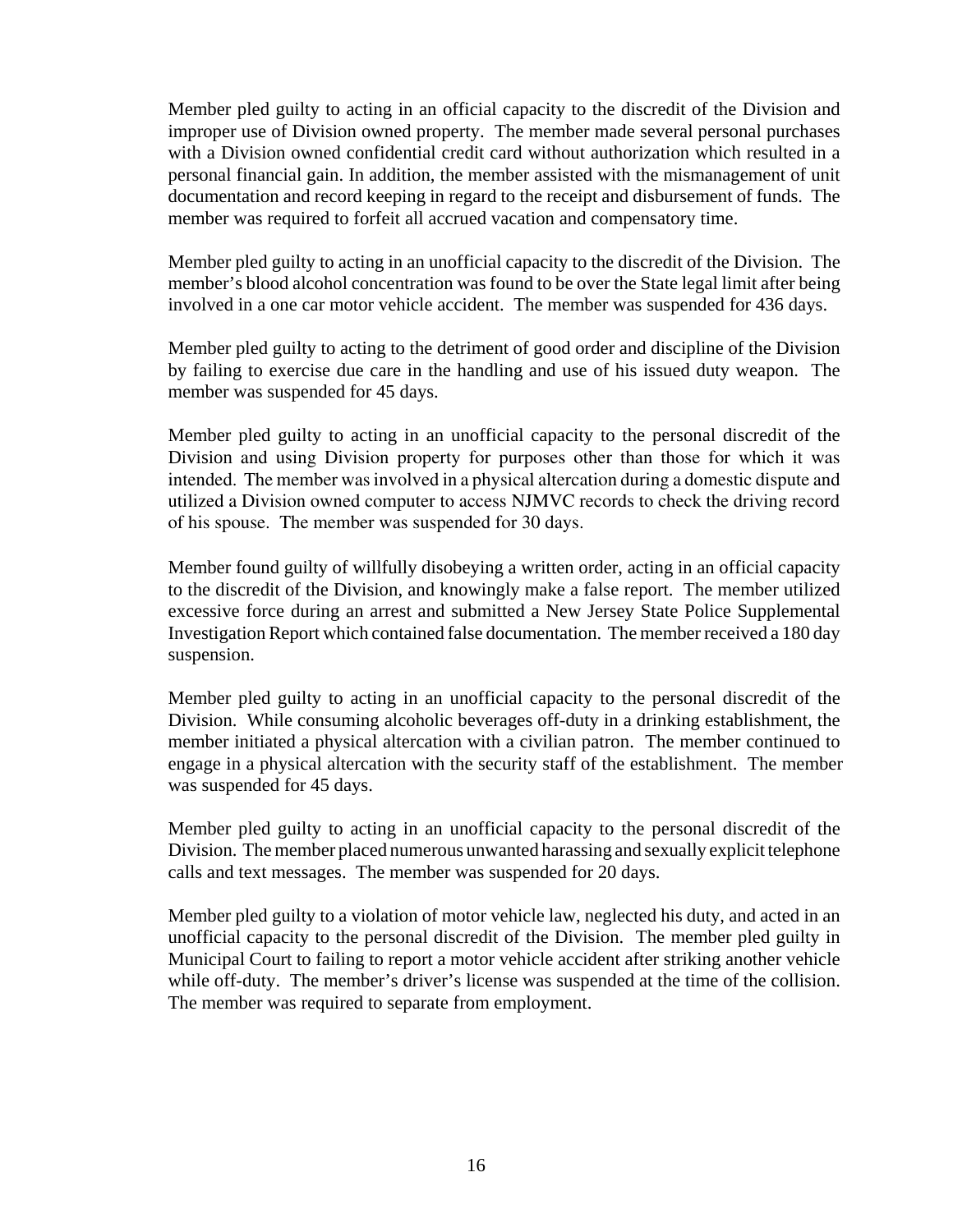The following is a synopsis of discipline imposed as a result of *Summary Disciplinary Hearings* completed during the calendar year 2011:

Member pled guilty to acting in an official capacity to the discredit of the Division and violating the State Anti-Discrimination Policy, by making inappropriate remarks to other Division members, one of which was gender based. The member was suspended for 20 days.

Member pled guilty to acting in an unofficial or private capacity to the personal discredit of the Division by engaging in tumultuous behavior after consuming alcoholic beverages offduty and refusing to cooperate with private security guards. The member was subsequently escorted from a business establishment by local police officers. The member was suspended for 20 days.

Member found guilty of submitting false reports, failing to notify the Division of information to which it takes cognizance, and culpable inefficiency while a recruit in the Trooper Coach program. Member authored false investigation reports, failed to conduct thorough and complete investigations, and failed to report an unlawful order received from a Trooper Coach to document false information in investigation reports. The member was suspended for 30 days.

Member pled guilty to neglect of duty by failing to investigate and document a motor vehicle crash after being detailed to do so, and failing to comply with MVR procedures. The discipline was merged with the penalty of another internal investigation.

Member pled guilty to acting in an official capacity to the discredit of the Division and performing duties in a culpably inefficient manner by pursuing a personal relationship with a motorist during a motor vehicle stop and prematurely deactivating his assigned MVR. The member was suspended for 10 days.

Member was discharged from the Division as a result of the re-enlistment process with a pending administrative charge. The charge substantiated that the member acted in an unofficial capacity to the discredit of the Division by utilizing profanity upon confronting a local police officer in regard to the manner in which his personal vehicle was parked.

Member pled guilty to making false reports and acting in an official capacity to the discredit of the Division. The member falsely reported his work hour in the E-Daily time tracking system on multiple occasions. The false entries allowed the member to receive 60 hours of undeserved shift differential. The member was suspended for thirty days and required to reimburse the Division for monies obtained erroneously.

Member pled guilty to leaving the State of New Jersey with his issued duty weapon without authorization and failing to safeguard the duty weapon while he was traveling outside the state. The member was suspended for 20 days.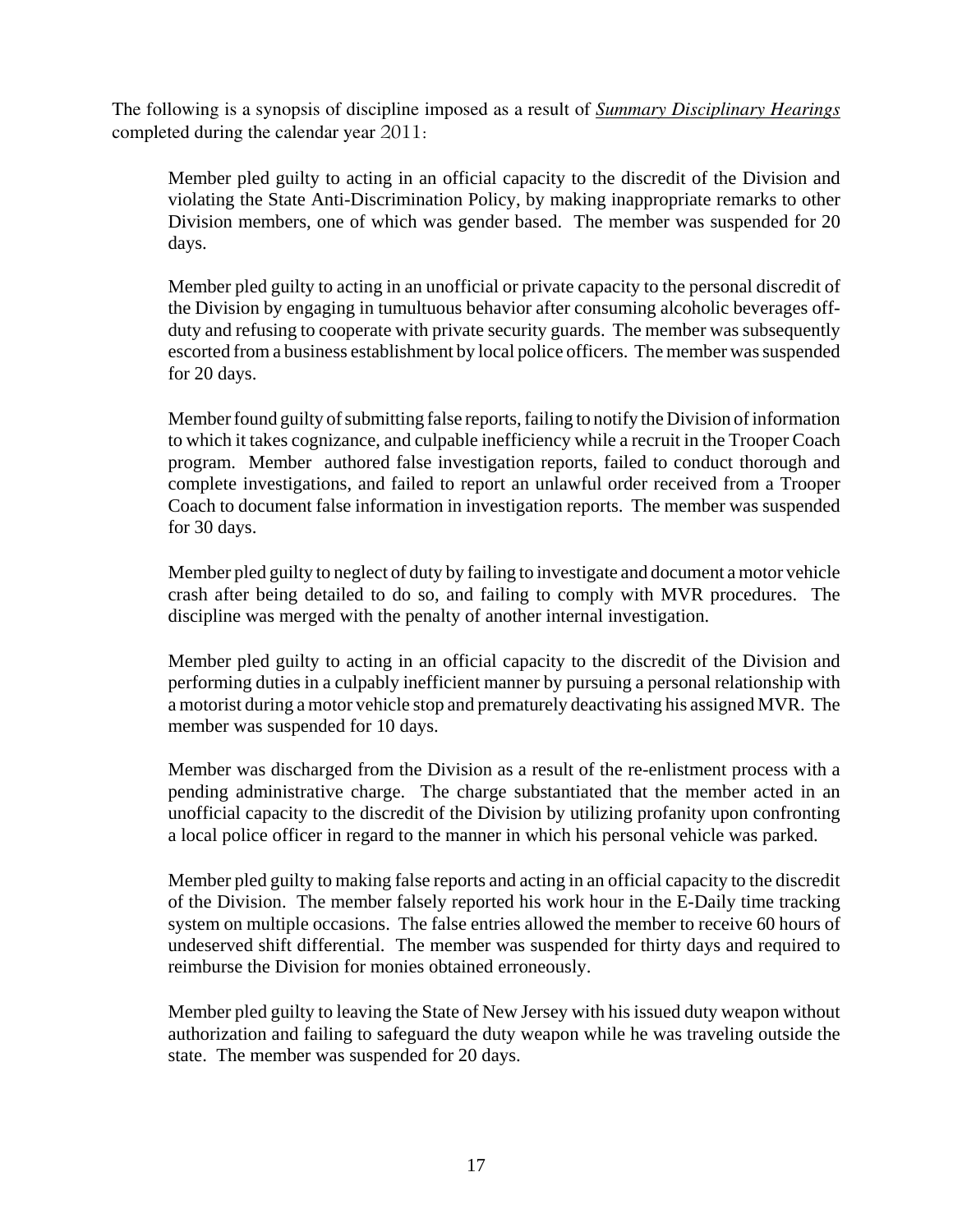Member pled guilty to acting in an official capacity to the personal discredit of the Division. The member displayed an improper attitude and demeanor during a motor vehicle stop and violated MVR procedures. The member was suspended for 10 days.

Member pled guilty to acting in an official capacity to the personal discredit of the Division and performing his duties in a culpably inefficient manner. The member as a front line supervisor failed to conduct a thorough investigation of a high profile troop car accident and violated MVR procedures. The member was suspended for 30 days.

# **SYNOPSIS OF MINOR DISCIPLINE**

During the year 2011, in addition to disciplinary hearings, there were forty-four (44) Written Reprimands issued by the Superintendent for a variety of offenses. These include suspensions from zero (0) to five (5) days. The following is a synopsis of Written Reprimands\* issued by the Superintendent:

Failure to Safeguard off-duty weapon, failure to utilize trigger guard or apply handcuffs through the weapon prior to storage. (Written Reprimand)

Conduct unbecoming a member of the Division. (Written Reprimand)

Failure to Safeguard Issued Identification, Billfold and Handcuffs. (Written Reprimand)

Failure to Safeguard Issued Handcuffs. (Written Reprimand)

Failure to Safeguard Issued Identification and Billfold. (Written Reprimand)

Failure to Secure Prisoner, Escape from Custody. (Written Reprimand)

Failure to ensure MVR was activated at accident scene and subsequent DWI arrest. (Written Reprimand)

Failure to ensure MVR was activated at accident scene and subsequent DWI arrest. (Written Reprimand)

Failure to Activate MVR during MV Stop and Failure to call in Stop. (Written Reprimand)

Failure to report to the Medical Services Unit as ordered and for engaging in unprofessional and inappropriate manner while meeting with the Division Physician. (WR w/5 day suspension)

Failure to Safeguard Issued Handcuffs. (Written Reprimand)

For the Culpably Inefficient manner in which member approved his subordinate's time reporting which contained erroneous entries. (Written Reprimand)

Violation of New Jersey Boating Law. (Written Reprimand)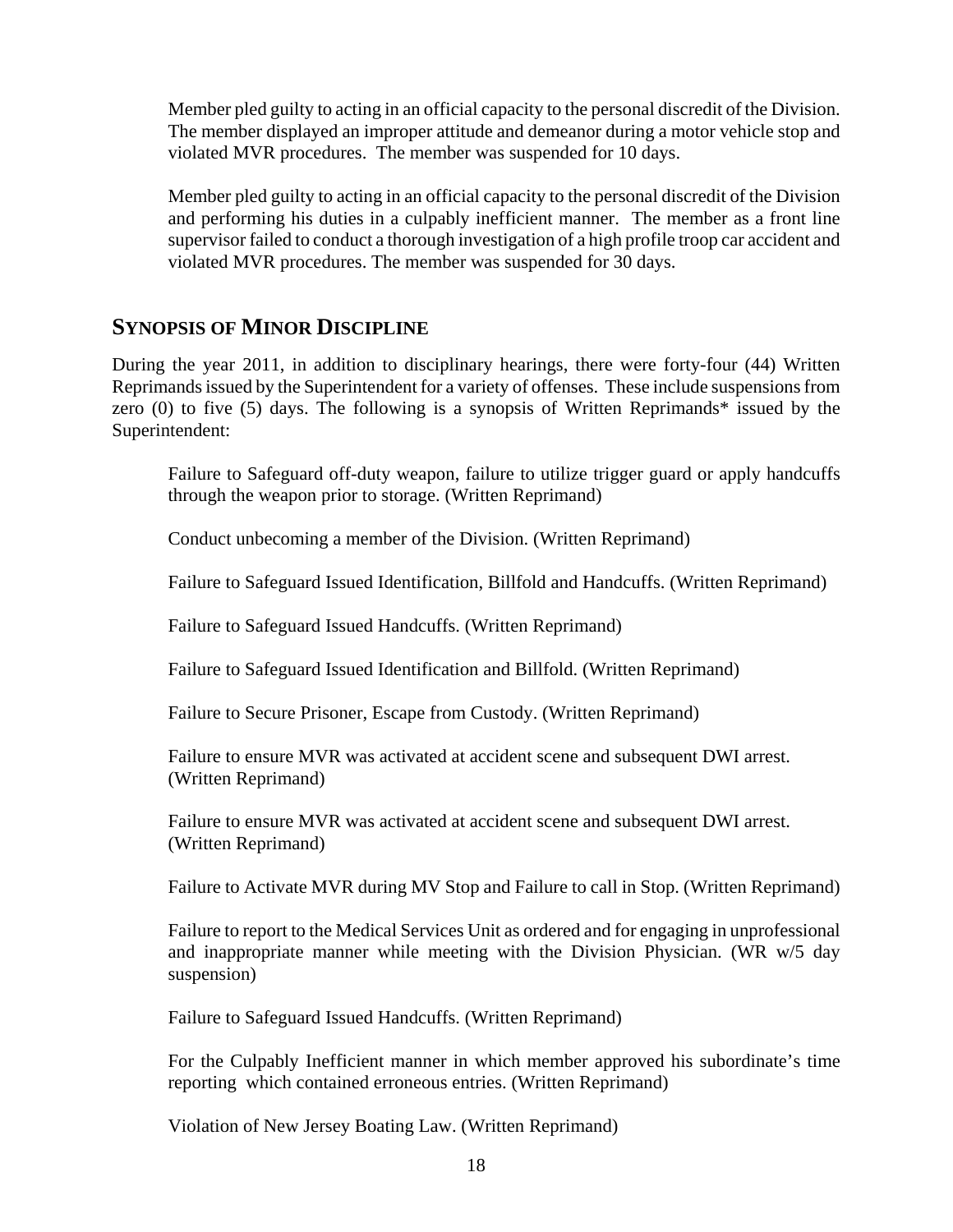Failure to Safeguard Issued Identification and Billfold. (Written Reprimand)

Unauthorized use of troop transportation. (WR w/5 Day Suspension)

Questionable Conduct Off-Duty, Inappropriate and Unprofessional Conduct Toward Other Law Enforcement Members. (WR/5 Day Suspension)

Questionable Conduct Off-Duty, Failure to make payment for services received regarding outside employment. (Written Reprimand)

Failure to Obtain Authorization to Engage in Outside Employment. (WR/5 Day Suspension)

Failure to Properly Wear Issued Uniform While On-Duty. (Written Reprimand)

Failure to Wear Issued Uniform While On-Duty. (Written Reprimand)

Failure to Safeguard Issued Wallet Identification Card. (Written Reprimand)

Failure to Notify ODU of Motor Vehicle Stop Prior to Approaching Vehicle and Failure to Activate MVR prior to Approaching Vehicle. (Written Reprimand)

For Conduct Unbecoming a Member During Neighbor Dispute. (Written Reprimand)

For Displaying an Improper Attitude and Demeanor during a Motor Vehicle Stop. (Written Reprimand)

Failure to Safeguard Issued Body Armor. (Written Reprimand)

Failure to Activate MVR during accident investigation. (Written Reprimand)

For prematurely deactivating MVR during accident investigation. (Written Reprimand)

Failure to forward 525 received from subordinate to OPS. (Written Reprimand)

Improper Use of Division Computer. (Written Reprimand)

Failure to report observed misconduct of another member to Chain of Command or OPS. (Written Reprimand)

Failure to Safeguard Issued Identification and Billfold. (Written Reprimand)

Failure to ensure MVR was activated at accident scene. (Written Reprimand)

Failure to follow High Risk stop procedures and failure to follow MVR procedures. (Written Reprimand)

Failure to conduct MVR pre-operation check and failure to appear in court, resulting in lack of prosecution. (WR/2 Day Suspension)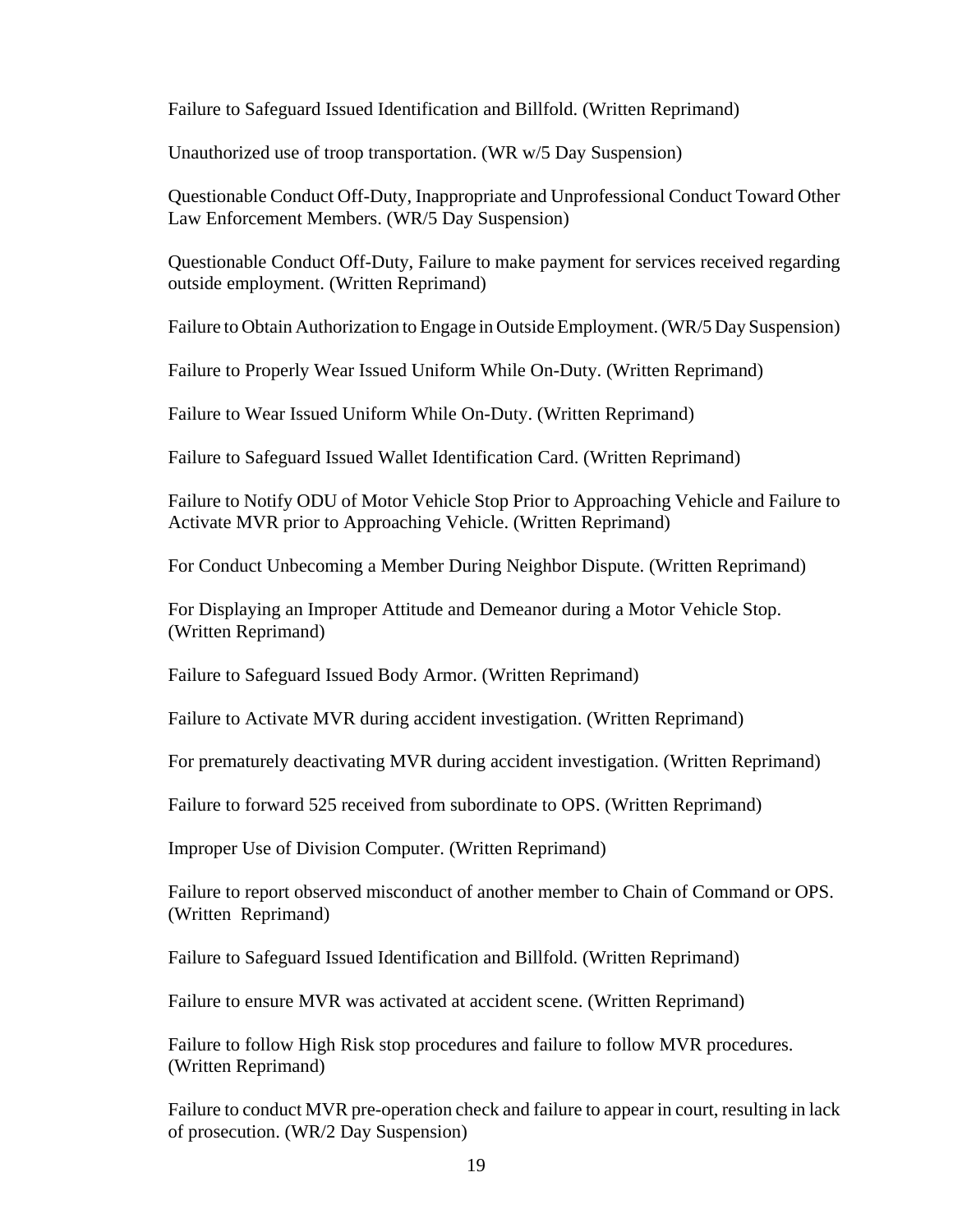Unauthorized use of troop transportation and improper conduct toward other law enforcement. (WR/5 Day Suspension)

Failure to call-in MV stop, failure to provide Compliment/Complaint form. (Written Reprimand)

Failure to safeguard issued duty weapon and failure to carry duty weapon while on-duty. (WR/5 Day Suspension)

For the culpably inefficient manner in which member searched a motorist's vehicle. (Written Reprimand)

For displaying an Improper Attitude and Demeanor during a Motor Vehicle stop. (Written Reprimand)

For displaying an Improper Attitude and Demeanor during a Motor Vehicle stop. (Written Reprimand)

Failure to safeguard issued handcuffs. (Written Reprimand)

Failure to call-in Motor Vehicle stop. (Written Reprimand)

For the culpably inefficient manner in which the member submitted an accident investigation report and for not initially activating the MVR at the accident scene. (Written Reprimand)

For the culpably inefficient manner in which a member supervised two subordinates who called in false radio transmissions while at the Station. (WR/5 Day Suspension)

\* Note: Some issued Written Reprimands encompass multiple violations.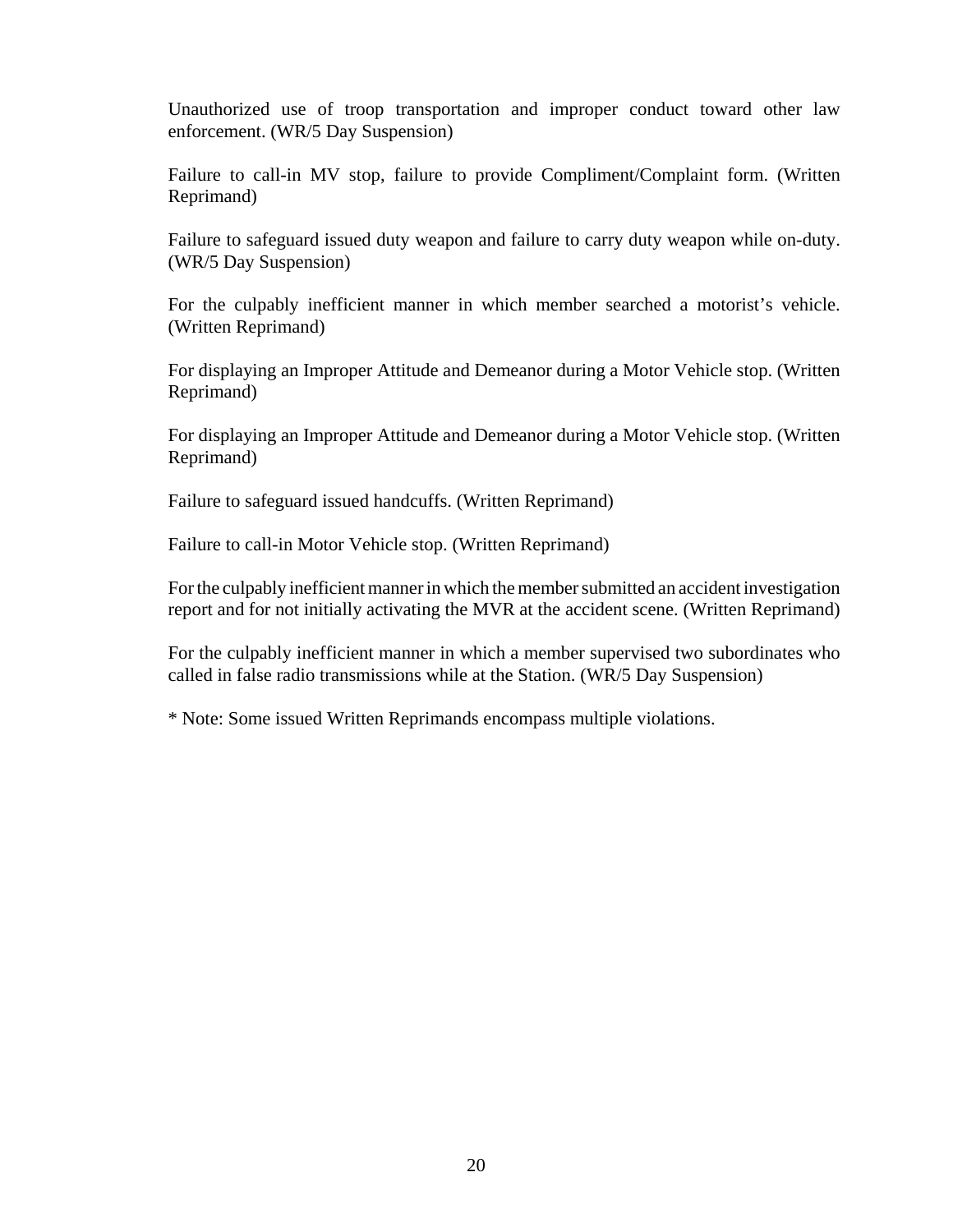The intake and disposition of complaints is an ongoing process. During internal investigations, cases may be reclassified as a result of information obtained during the investigatory process. During the year, the Division consistently shares case data with the Office of Law Enforcement Professional Standards within the Office of the Attorney General. Due to the fluid nature of internal investigations and the directions taken during internal investigations, slight numerical differences may exist if compared historically.

*The following chart contains a summary of all disciplinary actions undertaken in misconduct cases completed during the period from January 1, 2011, through December 31, 2011:* 

# **SUMMARY OF COMPLETED CASES REPORTING PERIOD: JANUARY 1, 2011, THROUGH DECEMBER 31, 2011**

| <b>CORRECTIVE ACTIONS TAKEN FOR CASES BY CATEGORY IN YEAR 2011</b> |                                                           |                                                     |                                                              |                                                              |                                    |  |
|--------------------------------------------------------------------|-----------------------------------------------------------|-----------------------------------------------------|--------------------------------------------------------------|--------------------------------------------------------------|------------------------------------|--|
| <b>COMPLAINT</b><br><b>CLASSIFICATION</b>                          | COUNSELING/<br><b>PERFORMANCE</b><br><b>NOTICE ISSUED</b> | <b>WRITTEN</b><br><b>REPRIMAND</b><br><b>ISSUED</b> | <b>SUMMARY</b><br><b>DISCIPLINARY</b><br><b>HEARING HELD</b> | <b>GENERAL</b><br><b>DISCIPLINARY</b><br><b>HEARING HELD</b> | <b>NO FURTHER</b><br><b>ACTION</b> |  |
| <b>IMPROPER</b><br><b>SEARCH</b>                                   | $\overline{2}$                                            | $\bf{0}$                                            | $\bf{0}$                                                     | $\bf{0}$                                                     | $\overline{2}$                     |  |
| <b>THEFT</b>                                                       | $\bf{0}$                                                  | $\mathbf{1}$                                        | $\bf{0}$                                                     | $\bf{0}$                                                     | $\overline{\mathbf{3}}$            |  |
| <b>ASSAULT</b>                                                     | $\bf{0}$                                                  | $\bf{0}$                                            | $\bf{0}$                                                     | $\bf{0}$                                                     | $\overline{2}$                     |  |
| <b>EXCESSIVE</b><br><b>FORCE</b>                                   | 6                                                         | $\mathbf 2$                                         | $\bf{0}$                                                     | $\overline{2}$                                               | 67                                 |  |
| <b>DIFFERENTIAL</b><br><b>TREATMENT</b>                            | $\bf{0}$                                                  | $\bf{0}$                                            | $\bf{0}$                                                     | $\bf{0}$                                                     | $\mathbf{1}$                       |  |
| <b>OTHER</b><br><b>HARASSMENT</b>                                  | $\bf{0}$                                                  | $\boldsymbol{0}$                                    | $\mathbf{0}$                                                 | $\mathbf{0}$                                                 | $\bf{0}$                           |  |
| <b>DOMESTIC</b><br><b>VIOLENCE</b>                                 | $\bf{0}$                                                  | $\overline{2}$                                      | $\bf{0}$                                                     | $\overline{\mathbf{4}}$                                      | 6                                  |  |
| <b>DRUG</b><br><b>VIOLATION</b>                                    | $\bf{0}$                                                  | $\bf{0}$                                            | $\bf{0}$                                                     | $\bf{0}$                                                     | $\overline{2}$                     |  |
| <b>ALCOHOL</b><br><b>VIOLATION</b>                                 | $\bf{0}$                                                  | $\bf{0}$                                            | $\mathbf{1}$                                                 | 5                                                            | $\overline{\mathbf{4}}$            |  |
| <b>FALSE ARREST</b>                                                | $\bf{0}$                                                  | $\bf{0}$                                            | $\bf{0}$                                                     | $\mathbf{0}$                                                 | $\overline{\mathbf{4}}$            |  |
| <b>FAILURE TO</b><br>PERFORM DUTY                                  | $\overline{2}$                                            | $\mathbf{3}$                                        | $\mathbf{1}$                                                 | $\bf{0}$                                                     | 5                                  |  |
| <b>DRIVING</b><br><b>VIOLATION</b>                                 | $\bf{0}$                                                  | $\overline{2}$                                      | $\boldsymbol{0}$                                             | $\overline{\mathbf{3}}$                                      | $\bf{0}$                           |  |
| <b>ATTITUDE AND</b><br><b>DEMEANOR</b>                             | $\bf{0}$                                                  | $\overline{7}$                                      | $\mathbf{1}$                                                 | $\bf{0}$                                                     | 10                                 |  |
| ADMIN.<br><b>VIOLATION</b>                                         | $\mathbf{3}$                                              | $\mathbf{1}$                                        | $\overline{2}$                                               | $\mathbf{1}$                                                 | 7                                  |  |
| <b>OTHER</b>                                                       | $\overline{\mathbf{3}}$                                   | 20                                                  | $\overline{\mathbf{3}}$                                      | 15                                                           | 38                                 |  |
| <b>TOTALS</b>                                                      | 16                                                        | 38                                                  | 8                                                            | 30                                                           | 151                                |  |

\*Note: In some cases, reportable incidents contain multiple allegations and principals. The OPS Classification hierarchy policy classifies reportable incidents into one complaint classification category.